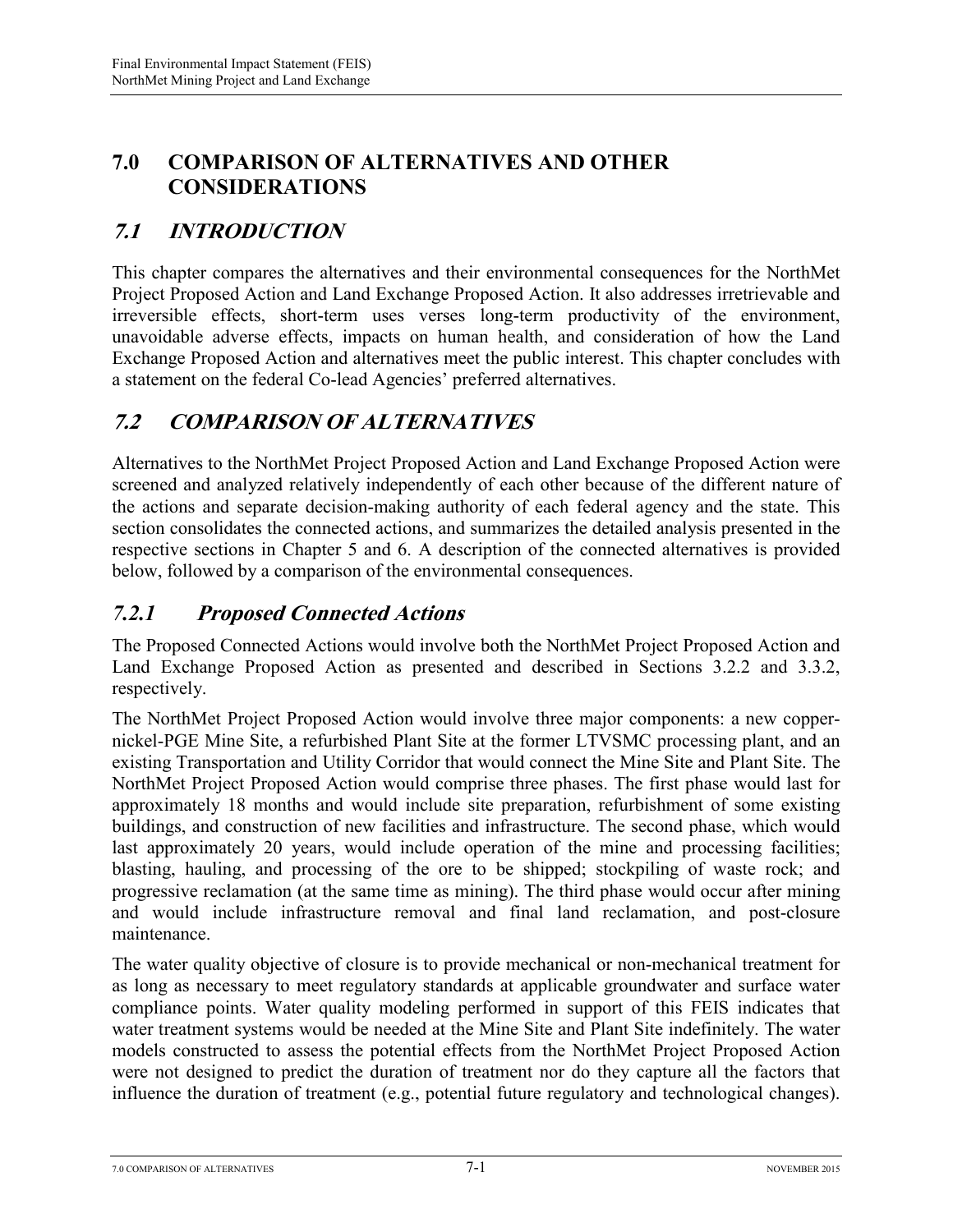Therefore, the models cannot be used to predict when treatment would end. Actual treatment requirements would be assessed on a recurring basis throughout operations and closure based on results of ongoing discharges, performance, and water resource monitoring, ensuring continuous protection of ground and surface water quality and compliance with applicable water quality standards. This reassessment process would rely on measured monitoring results (evaluated through modeling) rather than the results of the predictive modeling included in this FEIS. Regardless of the precise duration of effects or water treatment at either the Mine Site or Plant Site, there are measures available to address impacts to natural resources. PolyMet would be held accountable for maintenance and monitoring required under the permit and would not be released until all conditions have been met. PolyMet would be required to provide financial assurance to MDNR (managed independently) for closure and maintenance costs as a contingency if PolyMet or the operating company at that time were unable to fulfill the obligations under the Permit to Mine.

The configuration of the NorthMet Project Proposed Action is shown in Figure 3.2-1 in Section 3.2.1. The development of the Mine Site is shown in Figures 3.2-4 through 3.2-9 in Section 3.2.2.1. The Transportation and Utility Corridor is shown in Figure 3.2-20 in Section 3.2.2.2, and development of the Plant Site is shown in Figure 3.2-23 and Figure 3.2-29 in Section 3.2.2.3.

The Land Exchange Proposed Action would involve exchange of a single 6,650.2-acre (GLO) tract of federal land (encompassing the activities proposed at the Mine Site) with up to 6,722.5 acres (GLO) of privately owned, non-federal lands located within five different tracts throughout the proclamation boundary of the Superior National Forest within St. Louis, Lake, and Cook counties of northeastern Minnesota. The location of the federal and non-federal lands is shown in Figure 3.3-1 in Section 3.3.2.

## *7.2.2* **Proposed Connected Actions Alternative B**

Proposed Connected Actions Alternative B would involve the NorthMet Project Proposed Action as described in Section 3.2.2 and summarized above in Section 7.2.1, and the Land Exchange Alternative B as described in Section 3.3.3.2.

Compared to the Land Exchange Proposed Action, the Land Exchange Alternative B would involve conveying fewer acres of federal lands, approximately 4,887.3 acres (GLO), for fewer acres of non-federal land, approximately 4,651.5 acres (GLO) from a single tract (Tract 1). The configuration of the smaller federal parcel is shown in Figure 3.3-2 in Section 3.3.3.2.

# *7.2.3* **No Action Alternative**

Under the No Action Alternative there would be no NorthMet Project Proposed Action or Land Exchange Proposed Action. Refer to Section 3.2.3.2 and Section 3.3.3.1 for a discussion on the No Action alternative for the respective connected actions.

At the Mine Site, PolyMet would be required under exploration approvals to reclaim surface disturbance associated with exploratory and development drilling activities. Other existing surface uses would be allowed to continue consistent with the Superior National Forest Plan. No further upgrades or new segments would be constructed along the existing power transmission line, railroad, and Dunka Road, which would continue to be used by their private owners. At the former LTVSMC processing plant and Tailings Basin, the land owner, Cliffs Erie, would be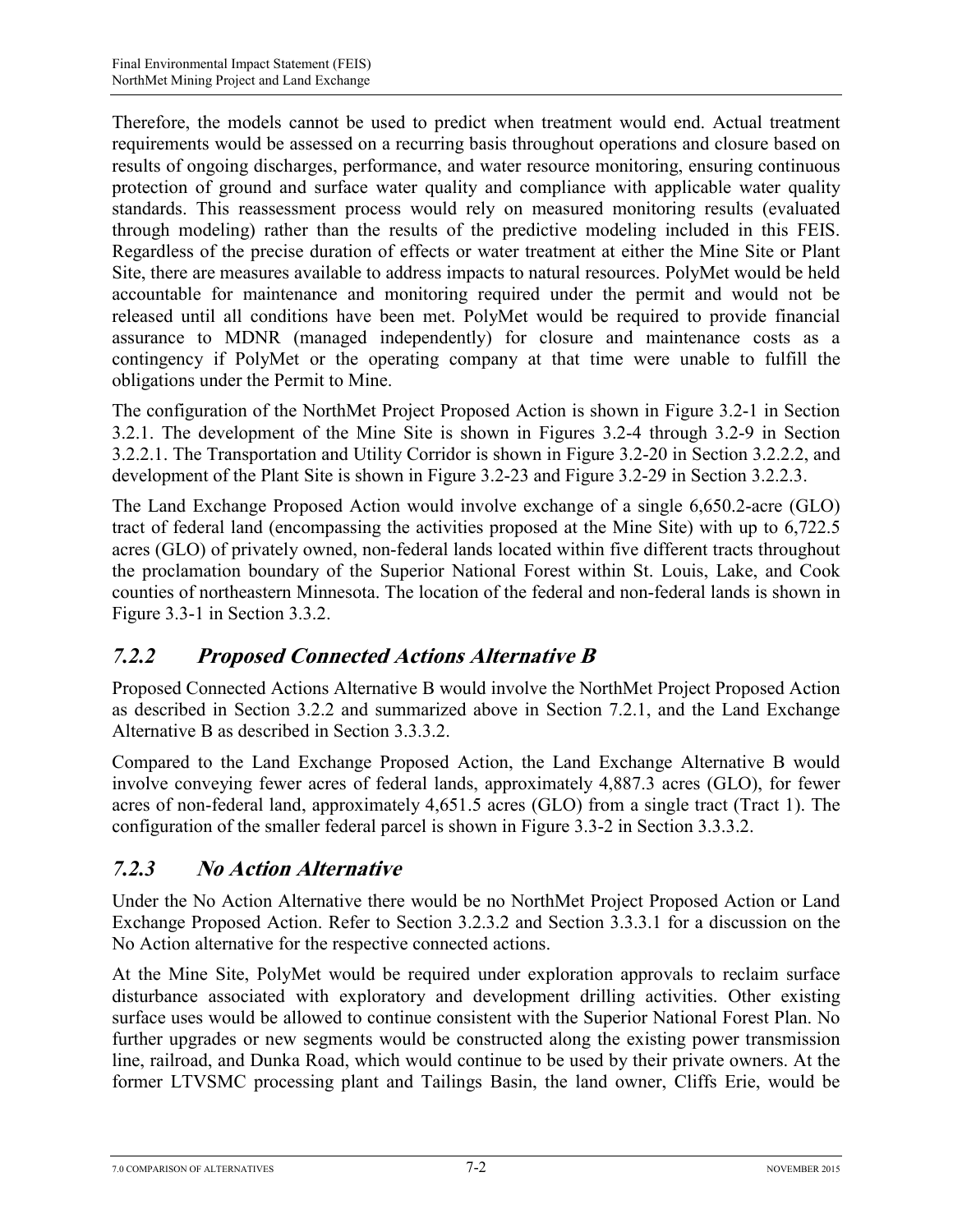required to complete closure and reclamation activities as required under existing state permits, plans, and the Consent Decree.

The federal government would not convey federal lands to PolyMet and the USFS would continue managing these lands as has been done in the past. Furthermore, the federal government would not acquire the five tracts of non-federal lands and the lands would remain as private lands.

# *7.2.4* **Comparison of Effects**

A summarized comparison of the environmental consequences of the alternatives—as described in Sections 7.2.1, 7.2.2, and 7.2.3—is provided in Table 7.2.4-1. Refer to the respective sections in Chapter 4 for discussion on the affected environment and to Chapter 5 for more detail on the environmental consequences.

In comparison to the Proposed Connected Actions (see Section 7.2.1), the Proposed Connected Actions Alternative B (see Section 7.2.2) would have the same effects from the NorthMet Project Proposed Action, but would convey fewer lands through the Land Exchange, resulting in smaller net increases/decreases in environmental resources. The No Action Alternative would not directly affect the existing environment and management of these lands would continue in accordance with their current permits. Compared to the Proposed Connected Actions and Proposed Connected Actions Alternative B, the No Action Alternative would likely result in active but different comprehensive management of water from the existing LTVSMC Tailings Basin. There would be no other measurable effect on other resources compared to their existing conditions.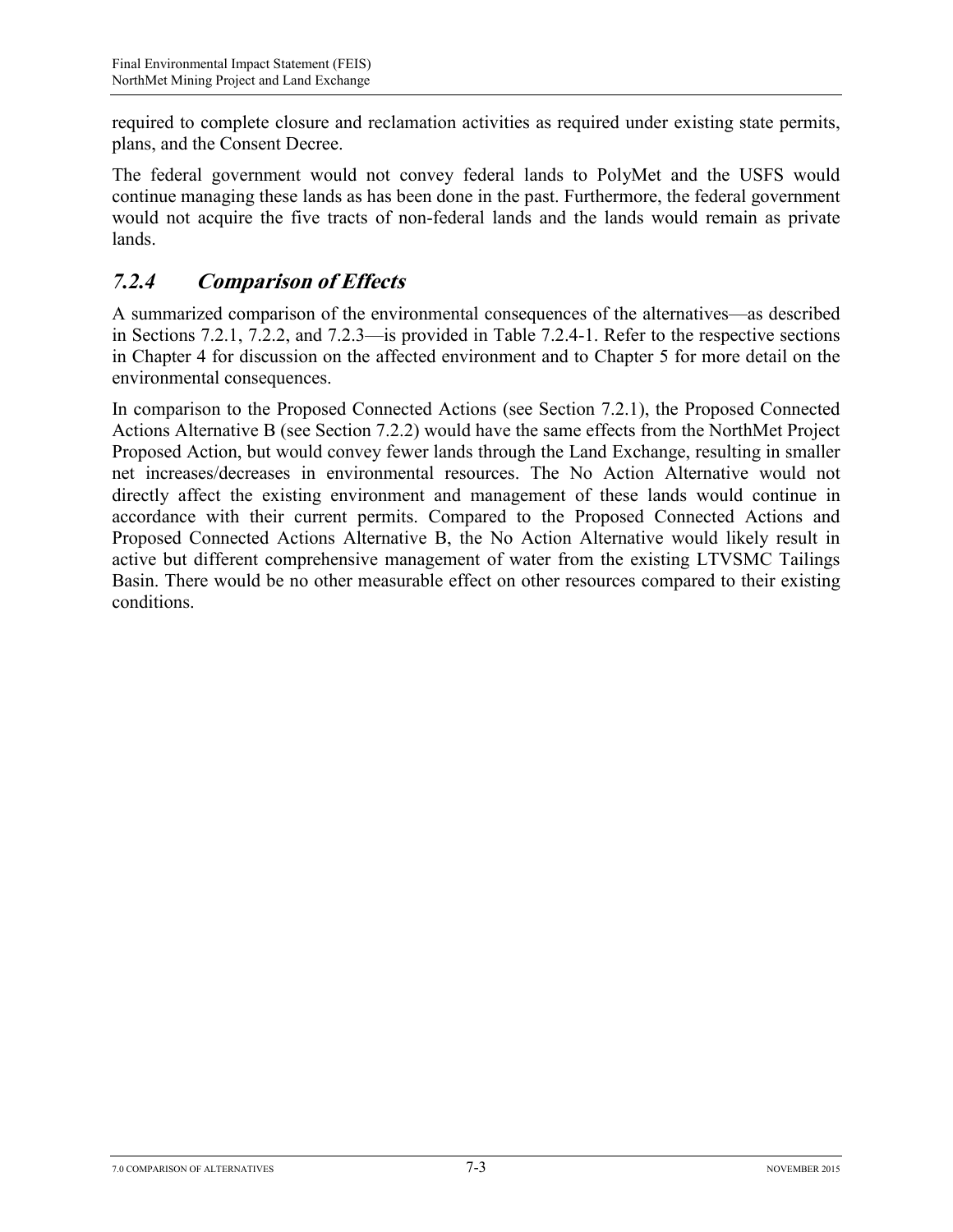-Page Intentionally Left Blank-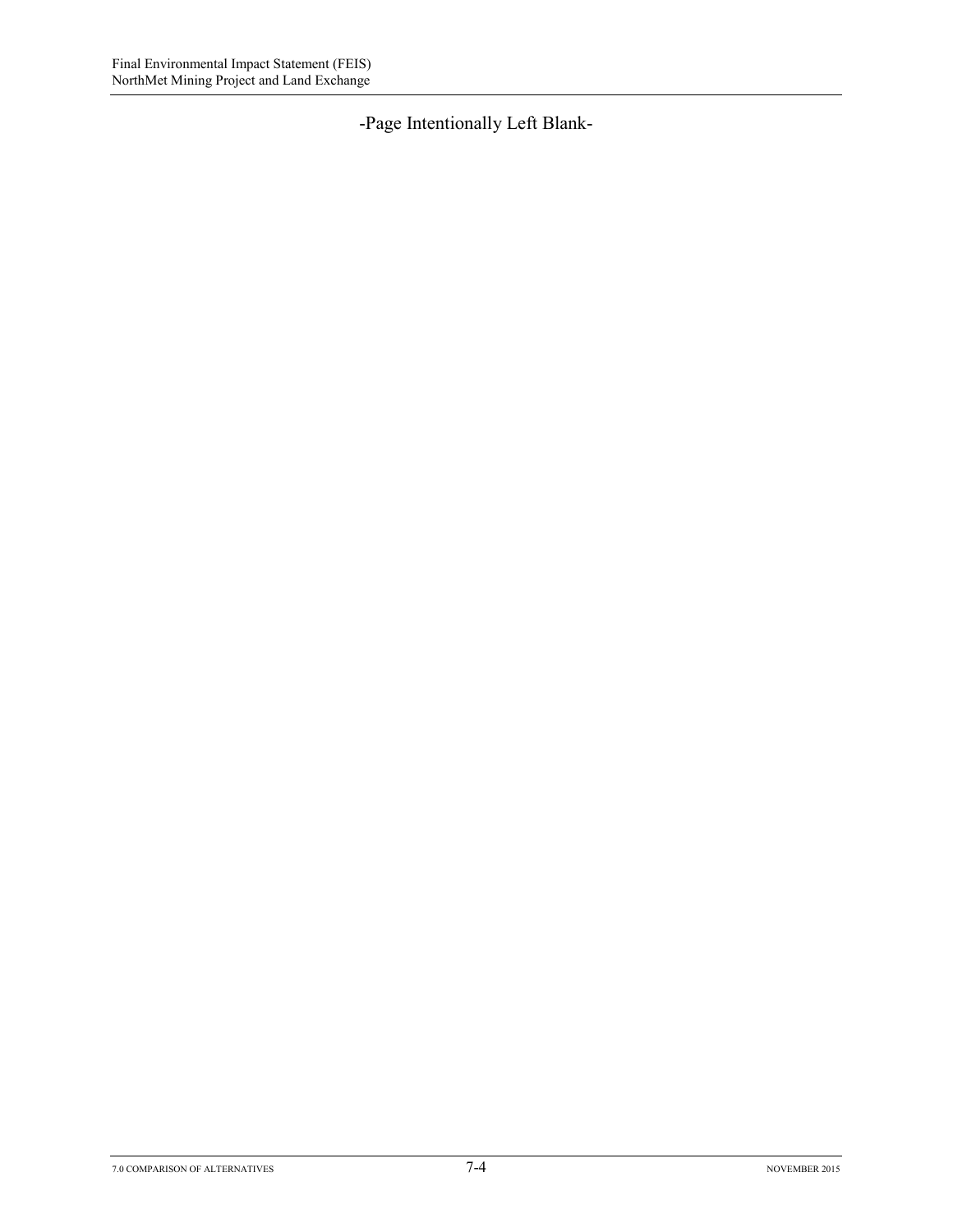|                        |                                                                                                                                                                                                                                                                                                                                                                                                                                                                                                                                                                                                                                                                                                                                                                                                                                                                                                                                                                                                                                                                                               | <b>Proposed Connected Actions</b>                                                                           |                                                                                                                                                                                                                                                                                 |  |  |
|------------------------|-----------------------------------------------------------------------------------------------------------------------------------------------------------------------------------------------------------------------------------------------------------------------------------------------------------------------------------------------------------------------------------------------------------------------------------------------------------------------------------------------------------------------------------------------------------------------------------------------------------------------------------------------------------------------------------------------------------------------------------------------------------------------------------------------------------------------------------------------------------------------------------------------------------------------------------------------------------------------------------------------------------------------------------------------------------------------------------------------|-------------------------------------------------------------------------------------------------------------|---------------------------------------------------------------------------------------------------------------------------------------------------------------------------------------------------------------------------------------------------------------------------------|--|--|
| <b>Resource</b>        | <b>Proposed Connected Actions</b>                                                                                                                                                                                                                                                                                                                                                                                                                                                                                                                                                                                                                                                                                                                                                                                                                                                                                                                                                                                                                                                             | <b>Alternative B</b>                                                                                        | <b>No Action Alternative</b>                                                                                                                                                                                                                                                    |  |  |
| Land Use               | No effects on land use that would<br>$\bullet$<br>require changes in ordinances or<br>comprehensive forest plans<br>Federal lands within the NorthMet<br>$\bullet$<br>Project area would be replaced with<br>acreage of equal value through a land<br>exchange                                                                                                                                                                                                                                                                                                                                                                                                                                                                                                                                                                                                                                                                                                                                                                                                                                | Mostly similar effects as Proposed<br>$\bullet$<br>Connected Actions, with fewer federal<br>acres exchanged | Existing LTVSMC site would be<br>$\bullet$<br>reclaimed in accordance with the Cliffs<br>Erie reclamation/closure plan                                                                                                                                                          |  |  |
| <b>Water Resources</b> | Greater than 90 percent of groundwater<br>$\bullet$<br>and 100 percent of surface water at the<br>Tailings Basin would be captured and<br>treated to a concentration at or below<br>applicable water quality evaluation<br>criteria<br>The NorthMet Project Proposed Action<br>$\bullet$<br>would not cause any significant water<br>quality impacts because: 1)<br>exceedances of the P90 threshold did<br>not occur, 2) the NorthMet Project<br>Proposed Action concentrations were<br>no higher than concentrations predicted<br>for the CEC scenario, 3) the frequency<br>or magnitude of exceedances for<br>NorthMet Project Proposed Action<br>conditions was within an acceptable<br>range, or 4) the effects were not<br>attributable to NorthMet Project<br>Proposed Action discharges<br>Mercury loadings to the Embarrass<br>$\bullet$<br>River would increase slightly, decrease<br>slightly to the Partridge River, with an<br>overall net decrease in NorthMet<br>Project Proposed Action loadings to the<br>downstream St. Louis River.<br>Discharges from the Plant Site WWTP | Same as under Proposed Connected<br>$\bullet$<br>Actions                                                    | Seepage water quality from the<br>$\bullet$<br>existing LTVSMC Tailings Basin<br>would be expected to improve over<br>time as a result of the Cliffs Erie<br>Consent Decree, other permit<br>requirements (e.g., Permit to Mine),<br>and natural attenuation of<br>contaminants |  |  |

*Table 7.2.4-1 Comparison of Environmental Consequences by Alternative*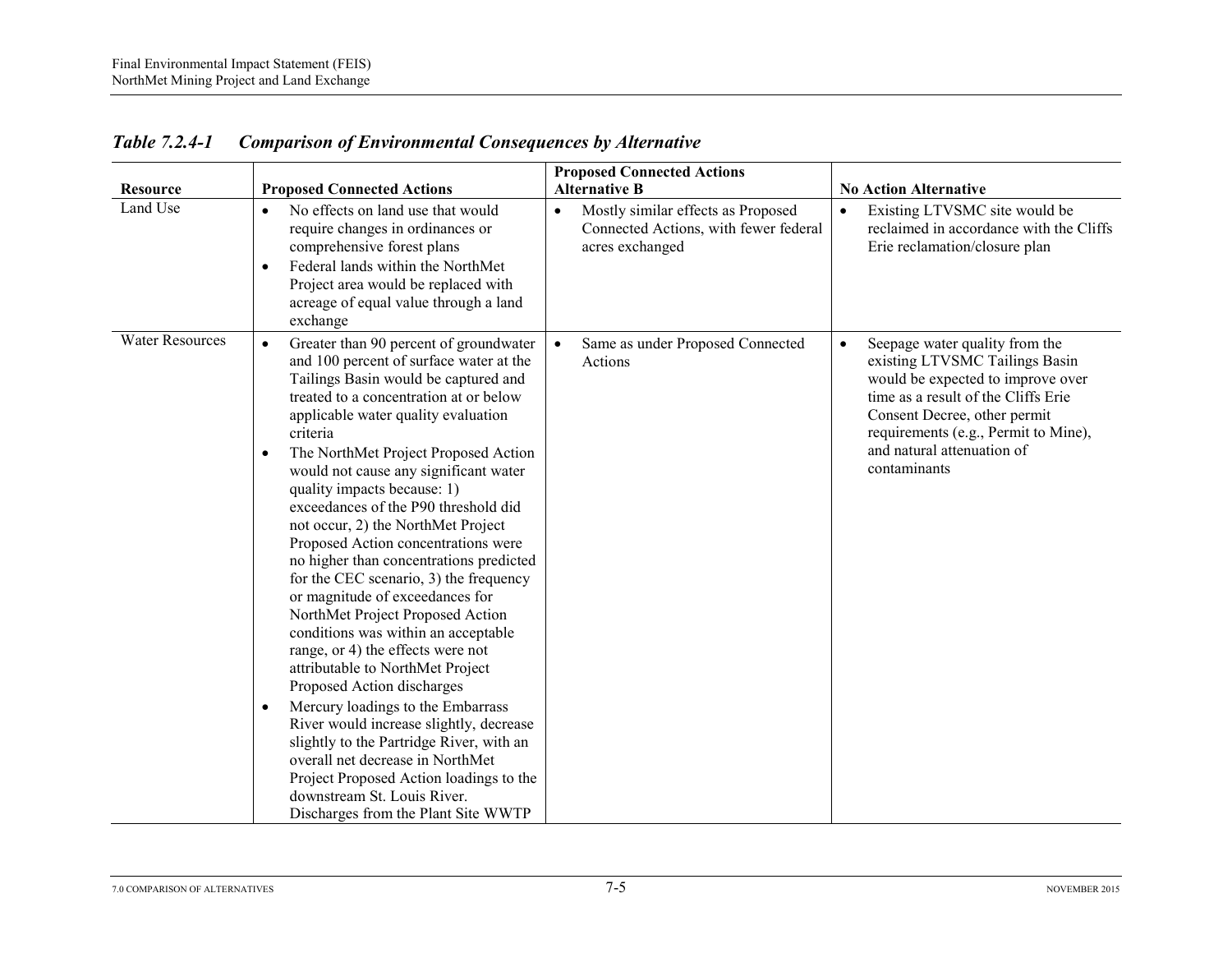|                             |                                                                                                                                                                                                                                                                                                                                                                                                                                                                                                                                                                                                                                                                                                                                                                                                                                                                     | <b>Proposed Connected Actions</b>                                                                                                                                                                                                                                                                                                                                                                                                                                                                                                                                                                                                                                                                                                                                           |                                                            |
|-----------------------------|---------------------------------------------------------------------------------------------------------------------------------------------------------------------------------------------------------------------------------------------------------------------------------------------------------------------------------------------------------------------------------------------------------------------------------------------------------------------------------------------------------------------------------------------------------------------------------------------------------------------------------------------------------------------------------------------------------------------------------------------------------------------------------------------------------------------------------------------------------------------|-----------------------------------------------------------------------------------------------------------------------------------------------------------------------------------------------------------------------------------------------------------------------------------------------------------------------------------------------------------------------------------------------------------------------------------------------------------------------------------------------------------------------------------------------------------------------------------------------------------------------------------------------------------------------------------------------------------------------------------------------------------------------------|------------------------------------------------------------|
| <b>Resource</b>             | <b>Proposed Connected Actions</b>                                                                                                                                                                                                                                                                                                                                                                                                                                                                                                                                                                                                                                                                                                                                                                                                                                   | <b>Alternative B</b>                                                                                                                                                                                                                                                                                                                                                                                                                                                                                                                                                                                                                                                                                                                                                        | <b>No Action Alternative</b>                               |
|                             | and Mine Site WWTF would be at or<br>below the Great Lakes Initiative<br>discharge standard of 1.3 ng/L<br>Sulfate concentrations would remain<br>unchanged in the Partridge River and<br>would be significantly reduced in the<br><b>Embarrass River</b><br>Plant Site WWTP effluent would be<br>$\bullet$<br>used to augment flows to tributary<br>streams and wetlands downgradient<br>from the Tailings Basin to offset<br>seepage captured in the containment<br>system and the south surface seepage<br>management system for water quality<br>reasons                                                                                                                                                                                                                                                                                                        |                                                                                                                                                                                                                                                                                                                                                                                                                                                                                                                                                                                                                                                                                                                                                                             |                                                            |
| Wetlands and<br>Floodplains | 913.8 acres of wetlands in NorthMet<br>Project area would be directly affected<br>$6,568.8$ to 7,694.2 acres of wetlands in<br>NorthMet Project area could be<br>indirectly affected<br>940.7 acres of directly affected and<br>$\bullet$<br>fragmented wetlands to be mitigated up<br>front<br>1,602.7 acres of compensatory off-site<br>$\bullet$<br>wetlands<br>Wetland mitigation plan would be<br>implemented to offset increased CO <sub>2</sub><br>emissions to extent practicable<br>505.5-acre net increase of wetlands to<br>$\bullet$<br>the federal estate (through Land<br>Exchange Proposed Action); therefore,<br>Land Exchange Proposed Action<br>conforms to EO 11990<br>376.2-acre net increase of mapped<br>$\bullet$<br>floodplain but would result in a<br>1,226.0-acre net decrease of floodplain<br>area to the federal estate (through Land | Same direct and indirect effects and<br>$\bullet$<br>compensatory mitigation at NorthMet<br>Project area as under Proposed<br><b>Connected Actions</b><br>69.9-acre net increase of wetlands to<br>$\bullet$<br>the federal estate (through Land<br>Exchange Alternative B); therefore,<br>Land Exchange Alternative B<br>conforms to EO 11990<br>376.2-acre net increase of mapped<br>$\bullet$<br>floodplain but would result in a 861.7-<br>acre net decrease of floodplains to the<br>federal estate (through Land<br>Exchange Alternative B); however, no<br>decrease in regulatory floodplains, no<br>increase in flood damage potential,<br>and no change in ecological function<br>of floodplain; therefore, Land<br>Exchange Alternative B conforms to<br>EO 11988 | No change in wetland or floodplain<br>$\bullet$<br>acreage |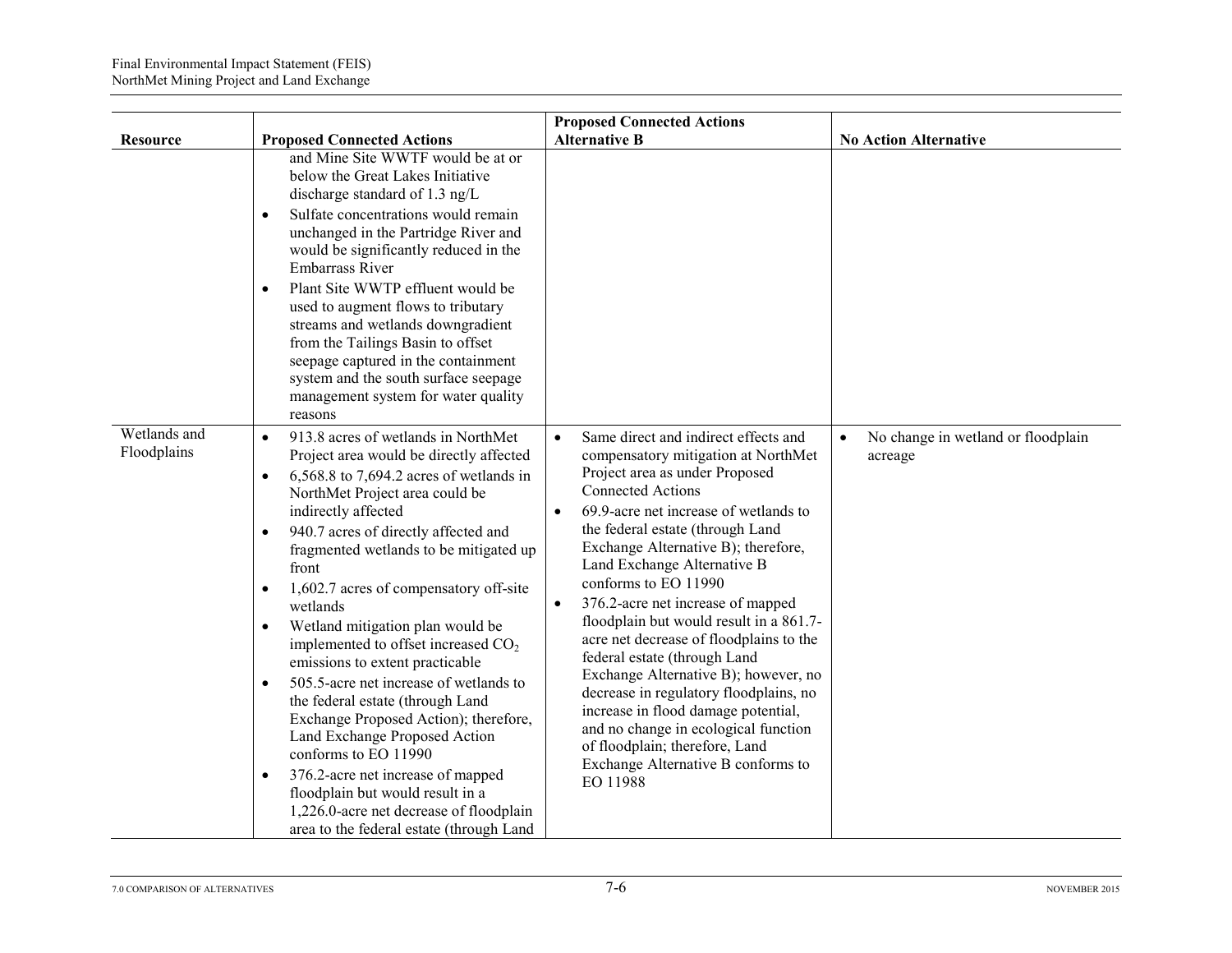| <b>Proposed Connected Actions</b>                                 |                                                                                                                                                                                                                                                                                                                                                                                                                                                                                                                                                                                                                                                                               |                                                                                                                                                                                                                                                                                                                                                                              |                                       |  |  |
|-------------------------------------------------------------------|-------------------------------------------------------------------------------------------------------------------------------------------------------------------------------------------------------------------------------------------------------------------------------------------------------------------------------------------------------------------------------------------------------------------------------------------------------------------------------------------------------------------------------------------------------------------------------------------------------------------------------------------------------------------------------|------------------------------------------------------------------------------------------------------------------------------------------------------------------------------------------------------------------------------------------------------------------------------------------------------------------------------------------------------------------------------|---------------------------------------|--|--|
| <b>Resource</b>                                                   | <b>Proposed Connected Actions</b>                                                                                                                                                                                                                                                                                                                                                                                                                                                                                                                                                                                                                                             | <b>Alternative B</b>                                                                                                                                                                                                                                                                                                                                                         | <b>No Action Alternative</b>          |  |  |
|                                                                   | Exchange Proposed Action); however,<br>no decrease in mapped floodplains, no<br>increase in flood damage potential, and<br>no change in ecological function of<br>floodplain. Therefore, Land Exchange<br>Proposed Action conforms to EO<br>11988                                                                                                                                                                                                                                                                                                                                                                                                                             |                                                                                                                                                                                                                                                                                                                                                                              |                                       |  |  |
| Vegetation<br>(includes habitat<br>and Special Status<br>Species) | 4,028.5-acre decrease in vegetation in<br>$\bullet$<br>the NorthMet Project area<br>Special concern plant species: eight<br>$\bullet$<br>directly affected, two indirectly<br>affected in the NorthMet Project area<br>579.6-acre net increase of vegetation<br>$\bullet$<br>land cover types to federal estate<br>(through Land Exchange Proposed<br>Action)<br>6,025.8-acre decrease of MBS High<br>$\bullet$<br>Biodiversity sites, and 767.9-acre<br>increase of MBS Moderate<br><b>Biodiversity Sites</b><br>Decrease of 10 plant species, increase<br>$\bullet$<br>of three different plant species to the<br>federal estate (through Land Exchange<br>Proposed Action) | Same decrease of vegetation in<br>$\bullet$<br>NorthMet Project area as under<br>Proposed Connected Actions<br>Same effects on plant species in the<br>$\bullet$<br>NorthMet Project area as under<br>Proposed Connected Actions<br>173.6-acre net increase of vegetation<br>$\bullet$<br>land cover types to the federal estate<br>(through Land Exchange Alternative<br>B) | No effects on vegetation<br>$\bullet$ |  |  |
| Wildlife (includes)<br><b>Special Status</b><br>Species)          | 4,028.5-acre decrease of wildlife<br>$\bullet$<br>habitat in the NorthMet Project area<br>Localized population decrease and<br>$\bullet$<br>fragmentation of critical habitat of the<br>gray wolf and Canada lynx<br>Localized population decrease and loss<br>$\bullet$<br>of habitat for northern long-eared bat<br>Low potential for incidental take<br>$\bullet$<br>resulting from vehicular collisions due<br>to increased NorthMet Project<br>Proposed Action-related traffic<br>Special status species, including<br>$\bullet$                                                                                                                                         | Same as under Proposed Connected<br>$\bullet$<br>Actions at the NorthMet Project area<br>173.6-acre net increase of vegetation<br>$\bullet$<br>land cover types for wildlife habitat to<br>the federal estate (through Land<br>Exchange Alternative B)                                                                                                                       | No effects on wildlife<br>$\bullet$   |  |  |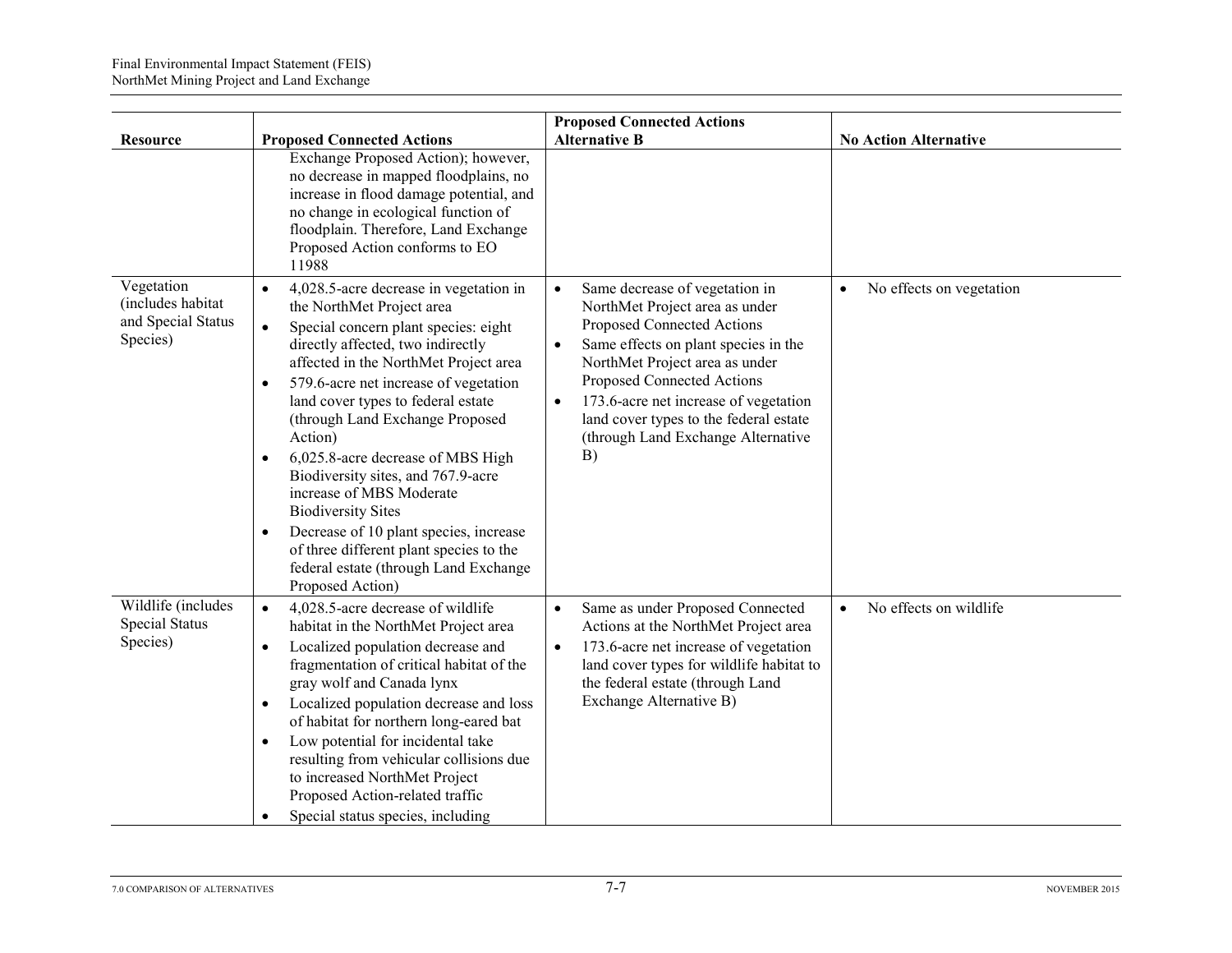|                                                                                              |                                                                                                                                                                                                                                                                                                                                                                                                                                                                                                                                                                      | <b>Proposed Connected Actions</b>                        |                                                                                                                                             |
|----------------------------------------------------------------------------------------------|----------------------------------------------------------------------------------------------------------------------------------------------------------------------------------------------------------------------------------------------------------------------------------------------------------------------------------------------------------------------------------------------------------------------------------------------------------------------------------------------------------------------------------------------------------------------|----------------------------------------------------------|---------------------------------------------------------------------------------------------------------------------------------------------|
| <b>Resource</b>                                                                              | <b>Proposed Connected Actions</b>                                                                                                                                                                                                                                                                                                                                                                                                                                                                                                                                    | <b>Alternative B</b>                                     | <b>No Action Alternative</b>                                                                                                                |
|                                                                                              | SGCN, RFSS, and other wildlife<br>species (such as those considered<br>tribally or culturally significant) may<br>be affected by human activity, noise<br>and vibration, rail and vehicle traffic,<br>and decrease of habitat<br>Wildlife corridors at and adjacent to<br>$\bullet$<br>the NorthMet Project area would be<br>affected through the reduction of<br>access to these corridors<br>579.6-acre net increase of vegetation<br>٠<br>land cover types for wildlife habitat to<br>the federal estate (through Land<br><b>Exchange Proposed Action)</b>        |                                                          |                                                                                                                                             |
| <b>Aquatic Species</b>                                                                       | No effects from changes in stream<br>$\bullet$<br>flow, which would remain within<br>natural variability<br>No decrease in the Riparian<br>$\bullet$<br>Connectivity Index<br>Would not directly exceed or increase<br>$\bullet$<br>existing exceedances of Class 2B water<br>quality standards, with the exception of<br>aluminum that is not attributable to<br>process water from the NorthMet<br>Project Proposed Action (i.e., is<br>attributable to non-contact stormwater<br>runoff<br>No effect on federally or state-listed<br>$\bullet$<br>aquatic species | Same as under Proposed Connected<br>$\bullet$<br>Actions | Water seepage from the existing<br>$\bullet$<br>LTVSMC site would be managed in<br>accordance with the Cliffs Erie<br><b>Consent Decree</b> |
| Air Quality<br><i>(includes)</i><br><b>Greenhouse Gases</b><br>and Global Climate<br>Change) | Increased emissions of criteria air<br>$\bullet$<br>pollutants, but below Prevention of<br>Significant Deterioration major source<br>thresholds<br>Amphibole mineral fiber emissions<br>$\bullet$<br>minimized by installing best available<br>particulate emission control equipment<br>and preventing fugitive dust generation                                                                                                                                                                                                                                     | Same as under Proposed Connected<br>$\bullet$<br>Actions | Continued air (fugitive dust) effects at<br>$\bullet$<br>LTVSMC site until remediation occurs<br>under closure/reclamation plan             |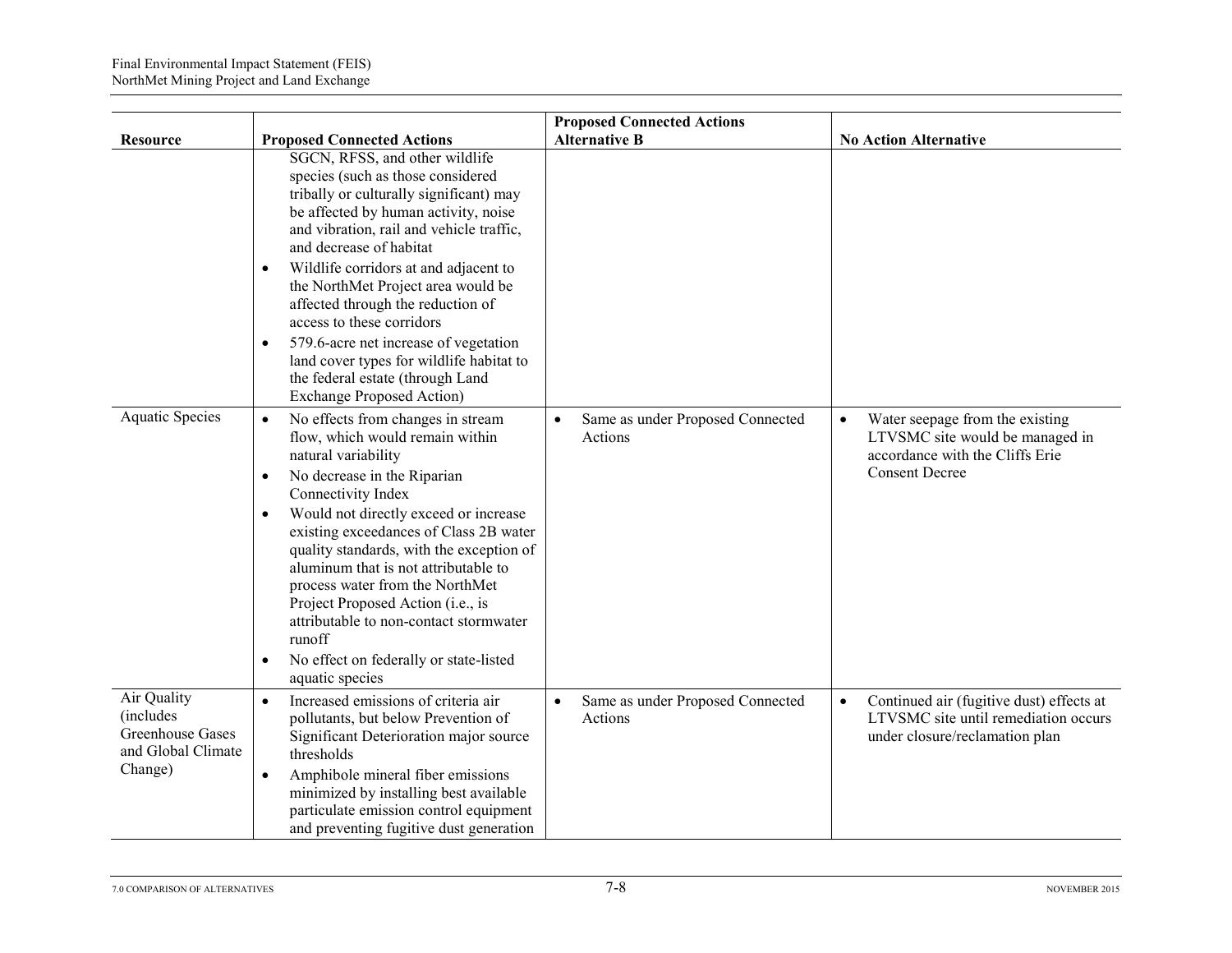|                                                         |                                                                                                                                                                                                                                                                                                                                                                                                                                                                                                                                                                                                                                                                                                                                                                                                                                                                                                        | <b>Proposed Connected Actions</b>                        |                              |
|---------------------------------------------------------|--------------------------------------------------------------------------------------------------------------------------------------------------------------------------------------------------------------------------------------------------------------------------------------------------------------------------------------------------------------------------------------------------------------------------------------------------------------------------------------------------------------------------------------------------------------------------------------------------------------------------------------------------------------------------------------------------------------------------------------------------------------------------------------------------------------------------------------------------------------------------------------------------------|----------------------------------------------------------|------------------------------|
| <b>Resource</b>                                         | <b>Proposed Connected Actions</b>                                                                                                                                                                                                                                                                                                                                                                                                                                                                                                                                                                                                                                                                                                                                                                                                                                                                      | <b>Alternative B</b>                                     | <b>No Action Alternative</b> |
|                                                         | The air quality of the BWCAW would<br>$\bullet$<br>not be adversely affected by the<br>NorthMet Project Proposed Action                                                                                                                                                                                                                                                                                                                                                                                                                                                                                                                                                                                                                                                                                                                                                                                |                                                          |                              |
| Noise and<br>Vibration                                  | Added noise emissions and vibration.<br>$\bullet$<br>However, in all cases, the NorthMet<br>Project Proposed Action, during the<br>operations phase, would comply with<br>the applicable state standards<br>Noise, ground vibration, and air blast<br>$\bullet$<br>impact area/zone would be limited to<br>11,456, 11,334, and 11,469 acres,<br>respectively. The BWCAW, which is<br>20 miles away, is outside the maximum<br>area of audibility (247,612 acres)                                                                                                                                                                                                                                                                                                                                                                                                                                       | Same as under Proposed Connected<br>$\bullet$<br>Actions | No effects<br>$\bullet$      |
| <b>Cultural Resources</b><br>and Historic<br>Properties | Adverse direct and indirect effects on<br>$\bullet$<br>the Mesabe Widjiu (Laurentian<br>Divide), Spring Mine Lake Sugarbush,<br><b>BBLV Trail Segment, Erie Mining</b><br>Company Concentrator Building, and<br>Erie Mining Company Landscape<br>Historic District due to loss of sites and<br>proximity to proposed activities<br>Direct effects, but no adverse effects,<br>$\bullet$<br>on the Erie Mining Company Railroad<br>Mine and Plant Track, Main Line<br>Segment, and Dunka Railroad<br>Segment; Erie Mining Company<br>Railroad Corridor Historic District;<br>DM&IR Segment; and Erie Mining<br>Company Administration Building due<br>to refurbishment and new construction<br>Potential to affect 1854 Treaty<br>$\bullet$<br>resources by potential limitation or<br>elimination of access to public lands<br>within the 1854 Ceded Territory and<br>effects on 1854 Treaty resources | Same as under Proposed Connected<br>$\bullet$<br>Actions | No effects<br>$\bullet$      |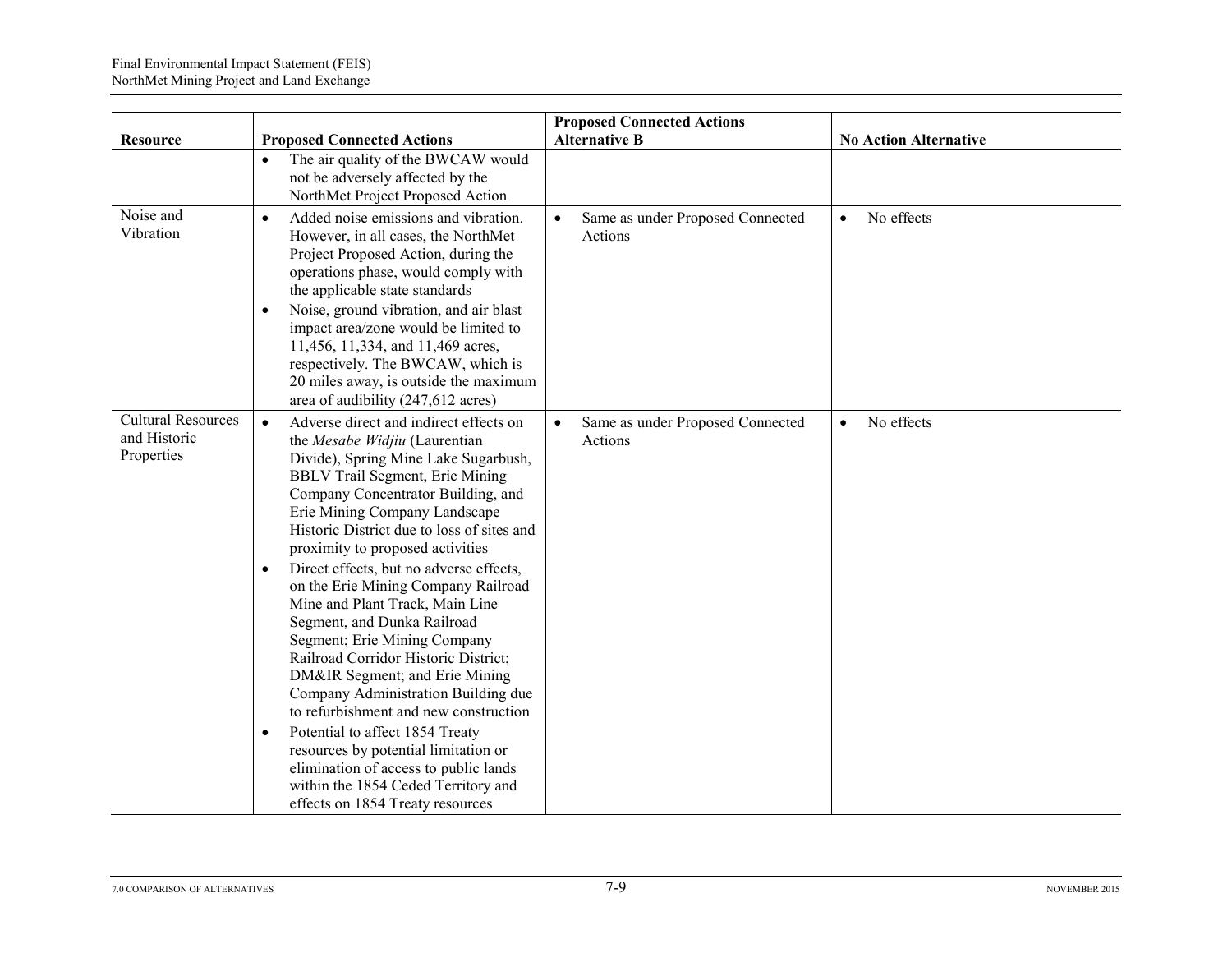|                                                                                     |                                                                                                                                                                                                                                                                                                                                                                                                                     | <b>Proposed Connected Actions</b>                                                                                                                                                                                                                                                                                                                                     |                                                                                                                               |
|-------------------------------------------------------------------------------------|---------------------------------------------------------------------------------------------------------------------------------------------------------------------------------------------------------------------------------------------------------------------------------------------------------------------------------------------------------------------------------------------------------------------|-----------------------------------------------------------------------------------------------------------------------------------------------------------------------------------------------------------------------------------------------------------------------------------------------------------------------------------------------------------------------|-------------------------------------------------------------------------------------------------------------------------------|
| <b>Resource</b><br>Socioeconomics<br><i>(includes)</i><br>Environmental<br>Justice) | <b>Proposed Connected Actions</b><br>Up to 500 new direct jobs (maximum<br>$\bullet$<br>during construction), plus additional<br>indirect and induced jobs<br>Millions of dollars revenue for State of<br>$\bullet$<br>Minnesota and federal taxes<br><b>Environmental Justice (Native</b><br>$\bullet$<br>American) populations affected by<br>changes in subsistence uses and<br>potential increased living costs | <b>Alternative B</b><br>Same as under Proposed Connected<br>$\bullet$<br>Actions                                                                                                                                                                                                                                                                                      | <b>No Action Alternative</b><br>No effects<br>$\bullet$                                                                       |
| Recreation and<br><b>Visual Resources</b>                                           | Net increase to the federal estate of<br>$\bullet$<br>recreational land on acquired tracts<br>through Land Exchange Proposed<br>Action<br>Visual effects would occur, but would<br>$\bullet$<br>not exceed USFS standards                                                                                                                                                                                           | Fewer federal lands conveyed at<br>$\bullet$<br>NorthMet Project Mine Site under<br>Land Exchange Alternative B<br>Remaining federal lands at Mine Site<br>$\bullet$<br>would not have public access<br>Fewer acres acquired through Land<br>$\bullet$<br>Exchange Alternative B<br>Same visual resources effects as under<br>$\bullet$<br>Proposed Connected Actions | No effects<br>$\bullet$                                                                                                       |
| Wilderness and<br>Special<br>Designation Areas                                      | No effects on Wilderness or Special<br>$\bullet$<br>Designation Areas<br>The air quality of the BWCAW would<br>$\bullet$<br>not be adversely affected by the<br>NorthMet Project Proposed Action                                                                                                                                                                                                                    | Same as under Proposed Connected<br>$\bullet$<br>Actions                                                                                                                                                                                                                                                                                                              | No effects<br>$\bullet$                                                                                                       |
| Hazardous<br>Materials                                                              | Potential effects from spills and use of<br>$\bullet$<br>explosives during operations                                                                                                                                                                                                                                                                                                                               | Same as under Proposed Connected<br>$\bullet$<br>Actions                                                                                                                                                                                                                                                                                                              | No effects<br>$\bullet$                                                                                                       |
| Geotechnical<br>Stability                                                           | Waste rock stockpiles, Tailings Basin,<br>$\bullet$<br>and Hydrometallurgical Residue<br>Facility would be constructed in<br>accordance with applicable State of<br>Minnesota standards<br>Monitoring and adaptive management<br>$\bullet$<br>would maintain geotechnical stability                                                                                                                                 | Same as under Proposed Connected<br>$\bullet$<br>Actions                                                                                                                                                                                                                                                                                                              | Tailings Basin would be subject to<br>$\bullet$<br>closure and reclamation activities in<br>accordance with MDNR requirements |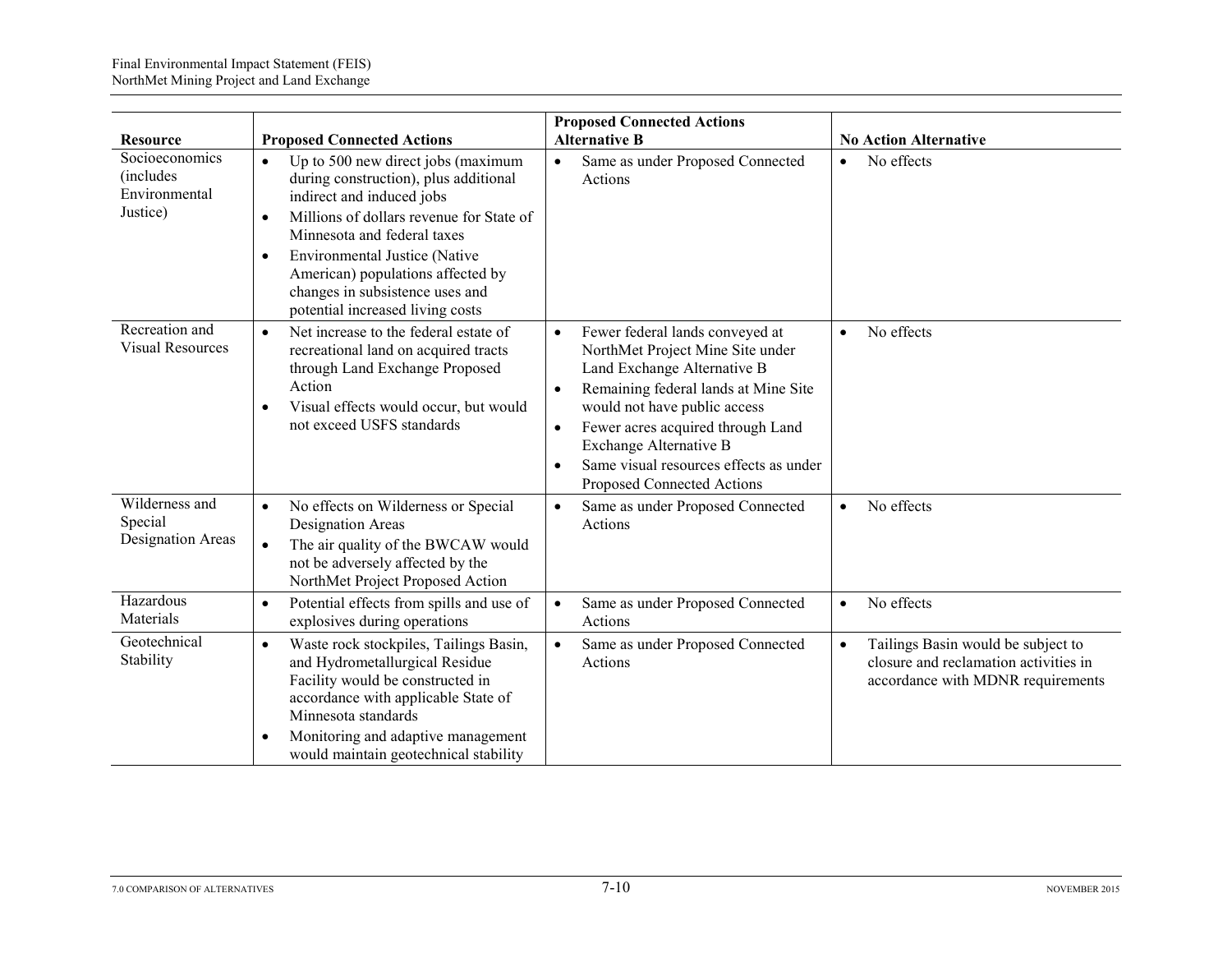# **7.3 OTHER CONSIDERATIONS**

In addition to disclosure of direct, indirect, and cumulative effects, NEPA requires that federal agencies identify whether, and to what extent, the proposed action would cause irreversible or irretrievable commitments of resources and considers the short-term use of the environment versus maintenance and enhancement of long-term productivity (40 CFR 1502.16). Each of these considerations is explained and disclosed below and the resultant unavoidable adverse effects are described in Table 7.2.4-1.

A number of comments were received during the SDEIS public comment period requesting that human health impacts of the NorthMet Project Proposed Action be considered in the FEIS. While human health is considered in establishing the evaluation criteria used in the resourcespecific analysis in Chapter 5, a summary of the potential impacts on human health is provided below.

In addition, a summary of how the Land Exchange Proposed Action addresses the public interest review and factors that the USFS will consider in the ROD is provided below.

## *7.3.1* **Irreversible or Irretrievable Commitment of Resources**

Irreversible commitments of resources are those that involve permanent loss because the affected resource cannot be returned to its previous condition (e.g., mined ore or wetlands that would be permanently converted to rock stockpile). Irretrievable commitments of resources are more temporary in nature because the environment can be returned to its previous state through reclamation and restoration activities (e.g., wetlands that would be restored or former facilities that would be removed and the land recontoured and replanted per the reclamation plan).

The construction and operation of the NorthMet Project Proposed Action would result in the irreversible loss of approximately 225 million tons of base and precious metal ore. Mining activities would remove 913.8 acres of wetlands that would be irreversibly lost. Off-site wetland compensatory mitigation would be eventually replaced by the restoration of 1,602.7 acres of wetlands.

Other resources could also be irreversibly lost by the NorthMet Project Proposed Action. For example, changes in the viewshed from the expansion of the existing LTVSMC Tailings Basin would permanently alter visual resources. While cultural resources may be adversely affected, irreversible commitments would be minimized through avoidance. There would be both irreversible and irretrievable loss of federally managed wildlife habitat under the NorthMet Project Proposed Action and Land Exchange Proposed Action. Some species, such as whitetailed deer, may not avoid the area throughout the mine life, although some habitat would be disturbed. Others, such as the Canada lynx, may seek other, better habitat elsewhere. Air quality effects, primarily from fugitive dust, would occur during the mine life, but air quality would return to pre-mining conditions after closure and rehabilitation and restoration of disturbed areas. As discussed in Section 5.2.2, any effects on water quality would be considered irretrievable commitments due to mitigation activities.

The federal lands may contain natural resources culturally important to tribal entities, including access to the land itself, which would be irreversibly lost following the Land Exchange Proposed Action and conversion of the land from public to private ownership.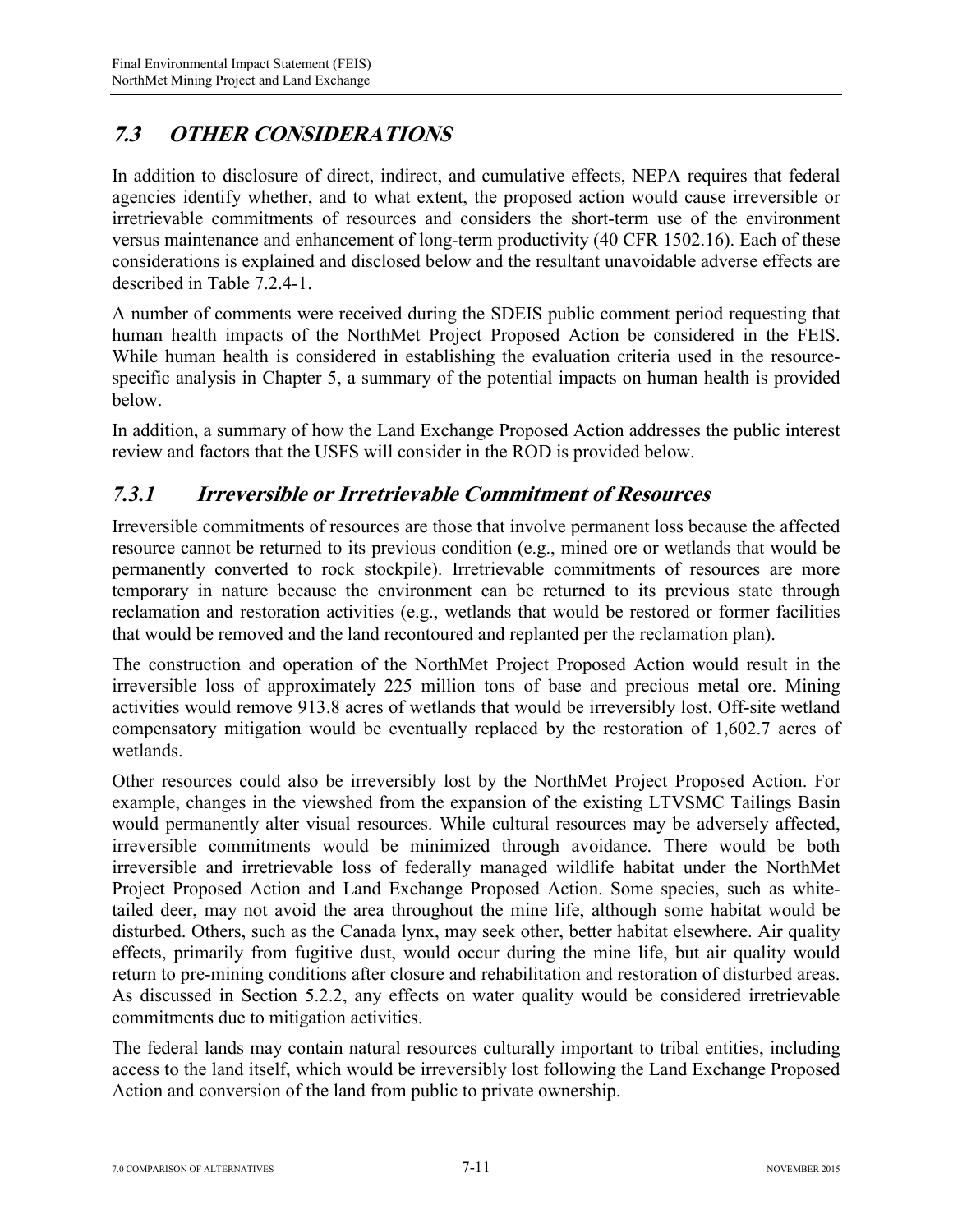## *7.3.2* **Short-Term Uses versus Long-Term Productivity of the Environment**

Section  $102(2)(C)(iv)$  of NEPA requires that an EIS include information on the relationship between local short-term uses of the environment and the maintenance and enhancement of longterm productivity. The local use of the human environment by the proposed project can be summarized in terms of the unavoidable adverse environmental impacts of construction and operation and the irreversible and irretrievable commitments of resources. With the exception of the consumption of depletable resources as a result of construction, operation and closure of the NorthMet Project Proposed Action, these uses may be classed as short term. The short-term benefit of the NorthMet Project Proposed Action is to mine mineral resources. The economic productivity of the site, when used for this purpose, is larger compared to the productivity from timber or other uses for the site under current management direction.

The maximum long-term impact on productivity would result from the loss from the federal estate and continuation of the USFS's management objectives for the land and, consequently, the Mine Site would not be available for any other use. It is conceivable that after closure, much of the land within the Mine Site area could be reforested and harvested, although not by the U.S. Government.

The construction and operation of the NorthMet Project Proposed Action would cause short-term effects on air, aquatic, noise, visual, wildlife, and water resources during the 20-year life of the mine. For example, the NorthMet Project Proposed Action would increase air pollutant concentrations throughout the study area. The activities would not cause an exceedance of any NAAQS air quality standard. Once mining and reclamation activities are completed, the pollutant concentrations would return to pre-mining levels.

The noise levels in the area, while below standards, would increase during operation of the mine. After closure, the noise levels would return to pre-mining levels.

The visual effects from the NorthMet Project Proposed Action would be most noticeable during year 11, when the Category 2/3 Stockpile and Category 4 Stockpile would be at their maximum heights (after which time they would be placed into the East Pit as backfill), and year 12, when the Category 1 Stockpile would reach its maximum height. Additionally, there would be shortterm effects on visual resources from fugitive dust and night-lighting during operations. Longterm visual effects would be landform changes as a result of mining activities (e.g., pit lake, Category 1 stockpile, etc.)

The Land Exchange Proposed Action would result in the permanent loss of the federal lands for mining purposes, which would be offset by the long-term increased productivity of the nonfederal lands as they would be managed under the Forest Plan. As a result of the Land Exchange Proposed Action, there would be no effects as a result of short-term use of aquatic species, cultural resources, vegetation, wildlife, water resources, air resources, wetlands, or recreational and visual resources.

The NorthMet Project Proposed Action and Land Exchange Proposed Action would remove 6,650.2 acres (GLO) at the Mine Site from Forest Service administration and management under the Forest Plan. Currently, the federal lands, which include the Mine Site, are managed under the Forest Plan as General Forest – Longer Rotation (6,140.1 acres) and as General Forest (355.3 acres). If the land were exchanged, the long-term productivity of the federal lands at the Mine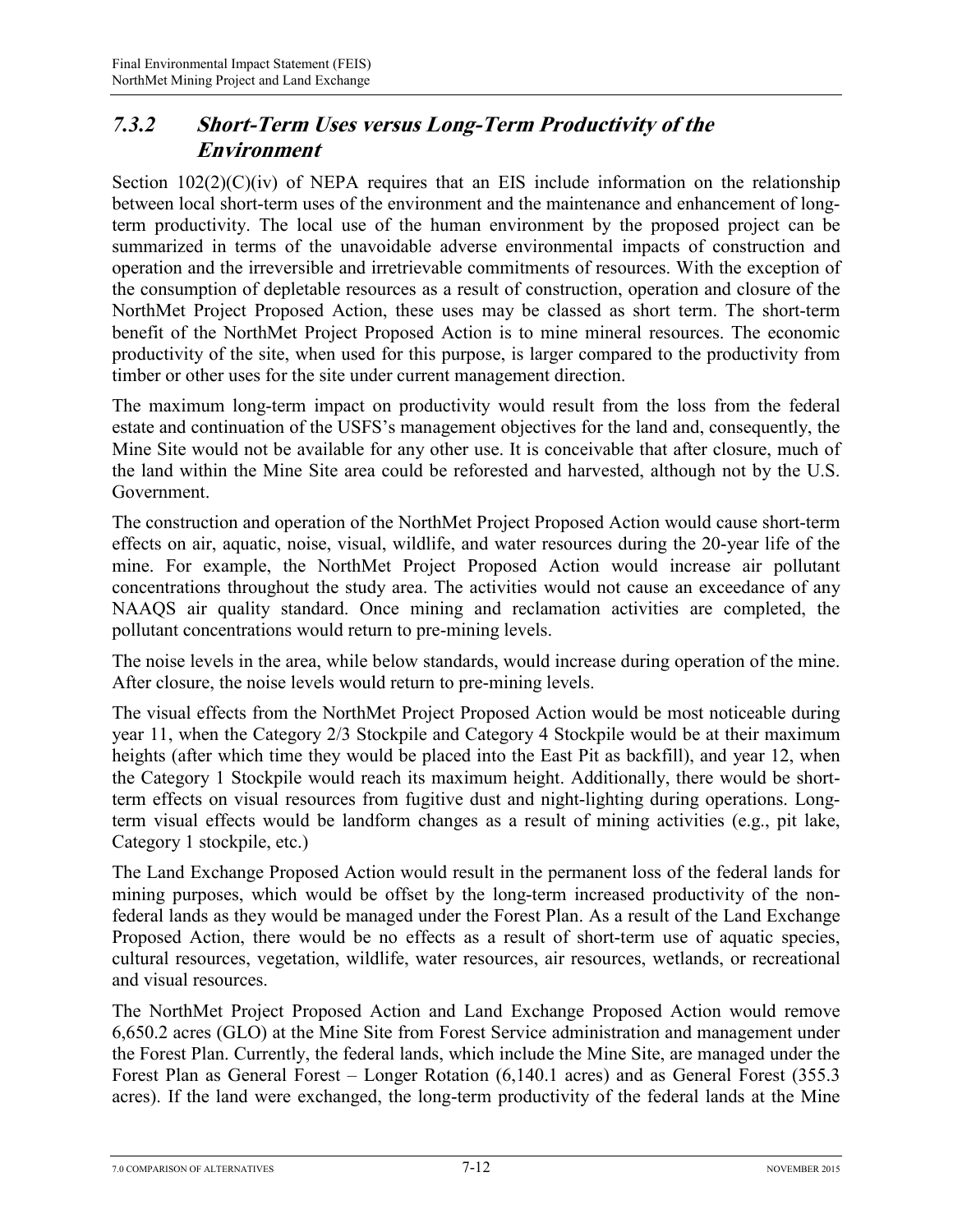Site would be lost to timber production and other forest uses for the short-term use as a mine. This would represent an unquantified opportunity cost in which the lands and resources could not be used for forest purposes. The Proposed Connected Actions Alternative B would result in 4,397.3 acres lost under General Forest – Longer Rotation management and 355.3 acres under the General Forest management category. These losses would be replaced by the acquisition, through the Land Exchange Proposed Action, of land for Forest purposes.

## *7.3.3* **Unavoidable Adverse Effects**

Regardless of the inclusion of all reasonable mitigation, some effects may not be avoided. For example, the NorthMet Project Proposed Action would utilize technologies to mitigate effects on water quality, which have been demonstrated through modeling to meet applicable water quality evaluation criteria (refer to Section 5.2.2). However, effects on water quality would remain after all reasonable mitigation measures have been applied.

After the implementation of mitigation measures that have been built into the design, the NorthMet Project Proposed Action would have unavoidable adverse effects on wetlands, vegetation, wildlife, air quality, noise and vibration, visual resources, cultural resources, water resources, and aquatic species. Unavoidable direct effects on surface features such as wetlands, vegetation, and wildlife resources would be offset by gains through off-site mitigation (wetlands) and through lands acquired through the Land Exchange Proposed Action. Unavoidable noise and vibration, air, and water emissions from the NorthMet Project Proposed Action would affect the existing conditions, but would not trigger new exceedances of relevant water quality evaluation criteria (with two exceptions, refer to Section 5.2.2) and would result in comparatively small increases to existing levels. The residual practical effects of the Land Exchange Proposed Action would be the loss of federal land, which would be used for the NorthMet Project Proposed Action, and the gain of non-federal lands.

## *7.3.4* **Human Health Considerations**

#### **7.3.4.1 Introduction**

This section summarizes relevant health issues and potential impacts for the NorthMet Project Proposed Action and identifies where specific health information can be found in the FEIS.

Public comments on the SDEIS identified several concerns based on potential interactions between the NorthMet Project Proposed Action and resources/receptors in the area. Public concerns identified potential health impacts as a result of the following:

- Exposure to air contaminants, particularly airborne amphibole mineral fibers;
- Exposure to contaminants in drinking water, surface water, and food sources (e.g., wild rice, and fish);
- Increased risk of traffic accidents involving chemicals;
- Increased exposure to noise and vibration; and
- Strain on emergency response services.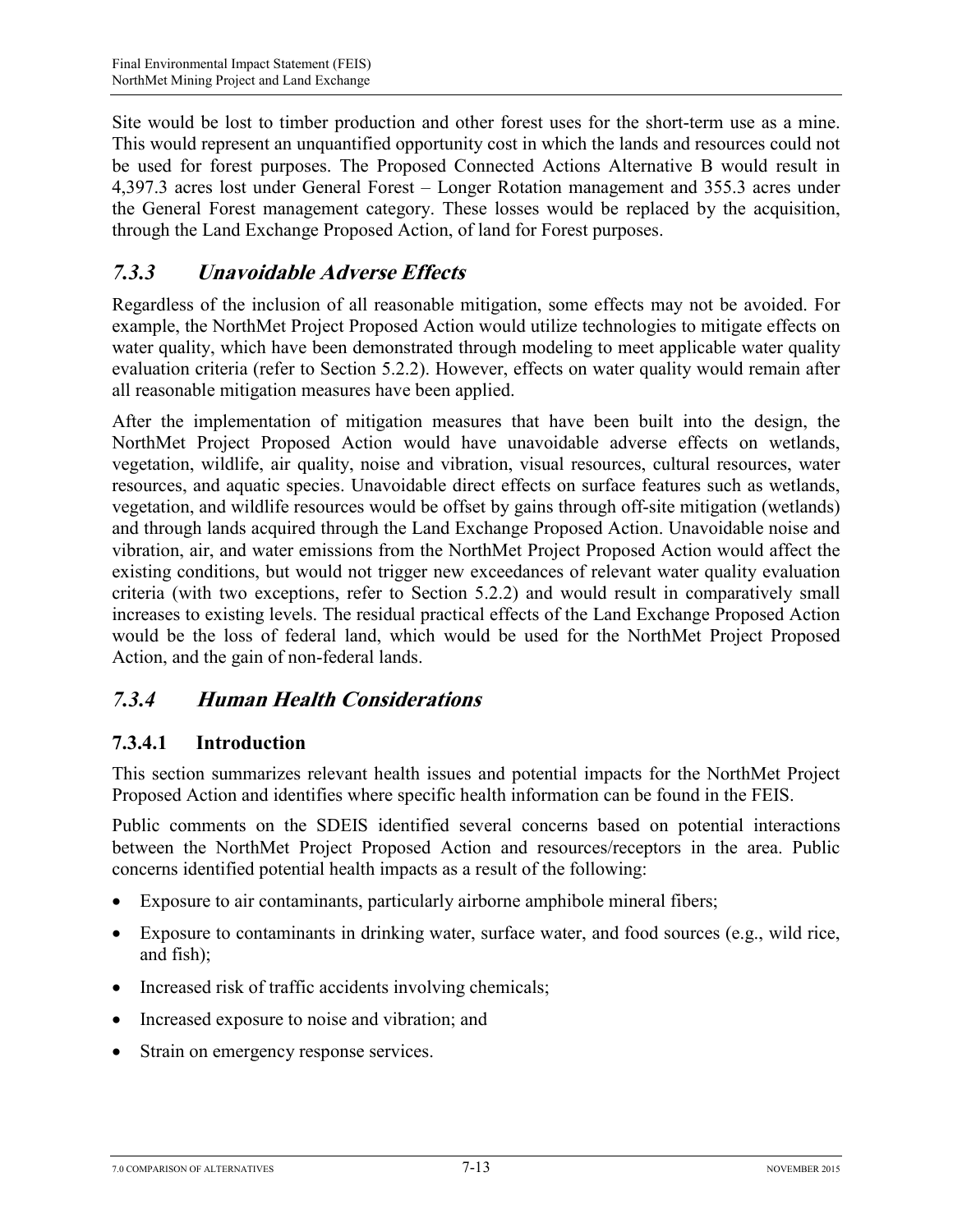### **7.3.4.2 Baseline Community Health**

A baseline assessment of community health can be found at the America's Health Rankings website (www.countyhealthrankings.org). The health rankings are based on composite indices of health outcomes (e.g., premature death, diabetes prevalence) and health determinants (circumstances that can affect the future health of a population, such as lifestyle behaviors, health policies, and environmental quality).

Minnesota's population health status is good relative to other states in the nation (ranking sixthbest out of 50 (www.americashealthrankings.org/MN). Within Minnesota, health in Cook County is above the state average as it ranks  $28<sup>th</sup>$  out of 87 counties for health measures (United Health Foundation 2014). Health in Lake and St. Louis counties are poor relative to other counties in Minnesota, ranking  $82<sup>nd</sup>$  and  $75<sup>th</sup>$  out of 87, respectively. The FEIS did not analyze how or whether these counties' community health rankings would be affected by the NorthMet Project Proposed Action.

#### **7.3.4.3 Human Health Impacts**

The following sections describe how human health could be affected by exposure to airborne and waterborne chemicals from the NorthMet Project Proposed Action. This information is drawn from the relevant resource sections in Chapter 5 of the FEIS.

#### **7.3.4.3.1 Exposure to Chemicals in Air Emissions**

Industrial emissions to air have the potential to affect human health in several ways by the hazardous chemicals and dust irritants they may contain. State and federal ambient air quality standards have been established to protect human health and the FEIS analysis was conducted using these standards as threshold criteria to determine the magnitude and level of significance of the potential air quality impacts of the NorthMet Project Proposed Action. Section 5.2.7.2.3 analyzes human health risks from Mine Site and Plant Site air emissions. The quantitative analysis evaluated 11 chemicals to determine the lifetime cancer and non-cancer health risks of the NorthMet Project Proposed Action. The assessment found that Mine Site and Plant Site emissions would not exceed MDH lifetime cancer and non-cancer guidance levels.

An AERA addressing the emissions from site operations of the NorthMet Project Proposed Action was conducted and is summarized in Section 5.2.7.2.3 of the FEIS. Separate AERAs were conducted for the Mine Site and Plant Site due to the distance (approximately 6 miles) between Mine Site and Plant Site sources.

The AERA included an evaluation of the most sensitive health endpoint for each chemical, e.g., neurological morbidity from manganese, reproductive toxicity of methylmercury, and the carcinogenic potential of diesel, nickel, and arsenic. The FEIS concludes that there would be negligible lead emissions as a result of the NorthMet Project Proposed Action (Section 5.2.7.1.3). Toxicological information for arsenic, cobalt, diesel, nickel, manganese, mercury, and methylmercury (plus additional chemicals) was obtained from the MPCA Risk Assessment Screening Spreadsheet (RASS) and is found as an appendix to the AERA. The AERA includes an analysis of the potential health effects of those chemicals (MPCA 2013b).

Controls were incorporated to reduce airborne mercury emissions. The MPCA reviewed the NorthMet Proposed Action and determined that it would not impede State mercury reduction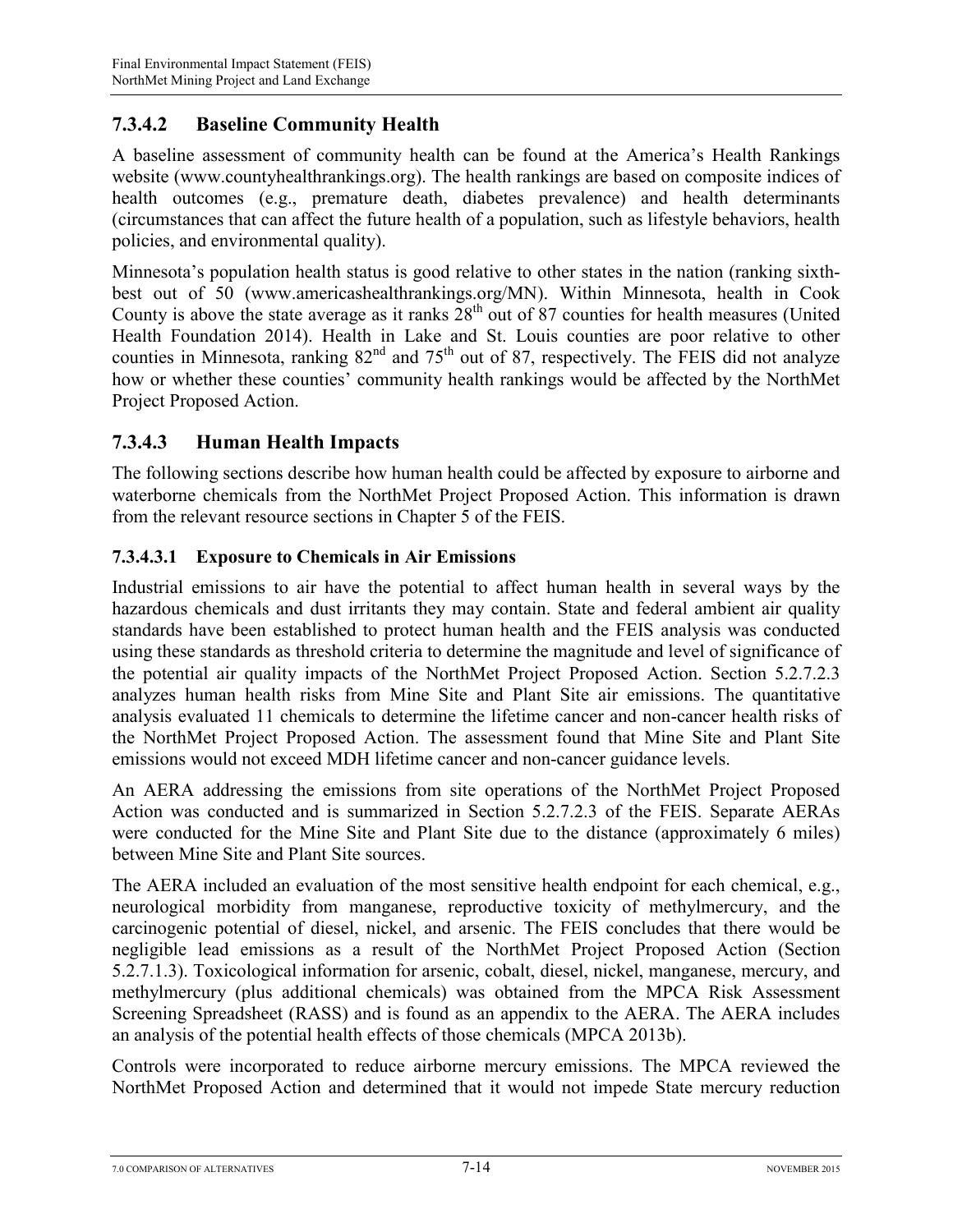goals (MPCA 2013b). At the levels estimated in the FEIS, airborne mercury emissions resulting from the NorthMet Project Proposed Action were found to not be a health concern.

In summary, the FEIS concludes that the NorthMet Project Proposed Action, as designed and with the addition of mitigation measures, would meet all NAAQS (Section 5.2.7).

#### **7.3.4.3.2 Exposure to Airborne Amphibole Mineral Fibers**

The NorthMet Project Proposed Action would mine ore from the Duluth Complex, which may contain amphibole mineral fibers. The potential air emissions of amphibole mineral fibers were analyzed in Section 5.2.7.5 of the FEIS. The vast majority of potential emissions of MN-fibers for the NorthMet Project Proposed Action would occur from the ore-crushing operations at the Plant Site, with minor potential emissions from the Tailings Basin and the Mine Site (Barr 2007o). Fine-particulate matter emission controls were incorporated to minimize any release of fiber emissions.

Overall, amphibole mineral fibers were found to represent a relatively small percent of the mineral fibers associated with the processing of NorthMet Deposit ore (Flotation Pilot Testing in July and August 2005), approximately 9 percent of the fibers identified from all collected samples of ore, tailings, and process water. Chrysotile mineral fibers were not found in samples of ore, tailings, or process water collected from the flotation pilot-testing. However, PolyMet's petrographic observations indicate that chrysotile minerals are about 2 percent of the minerals associated with the waste rock from the NorthMet Project Proposed Action.

The University of Minnesota conducted a research effort, known as the Minnesota Taconite Workers Health Study (University of Minnesota 2013), funded by the State of Minnesota, to better understand taconite worker health issues, including an epidemiological investigation into causes of excess rates of disease, including mesothelioma, among taconite workers. The Study did not rule out amphibole mineral fibers as a potential source of health risk or as playing some role in the incidence of disease among taconite workers. Mine workers' health is regulated by the U.S. Department of Labor, Mine Safety and Health Administration. Exposure limits for airborne contaminants, including amphibole mineral fibers, is found in 30 CFR, Ch. 1, Subc. K, Part 56, § 56.5001

The MDH considers the role of non-asbestiform amphibole mineral fibers in the induction of health effects to be uncertain at this time. The MDH concludes that non-asbestiform amphibole mineral fibers have the potential for an undetermined toxicity and potency.

#### **7.3.4.4 Health Impacts from Chemicals in Water**

Human health impacts could occur by ingestion of water borne chemicals either directly through drinking water or through food sources. In addition, sulfates in wild rice stands could reduce productivity which may affect its availability as a subsistence food source.

#### **7.3.4.4.1 Drinking Water**

Potential arsenic and lead releases to groundwater and surface water are evaluated in Section 5.2.2.3. GoldSim model output indicates that the dominating chemical controls on arsenic concentrations in Colby Lake (a drinking water source) are natural surface runoff, natural groundwater baseflow, and contaminant sources contributing directly to Colby Lake, all of which are not related to the NorthMet Project Proposed Action.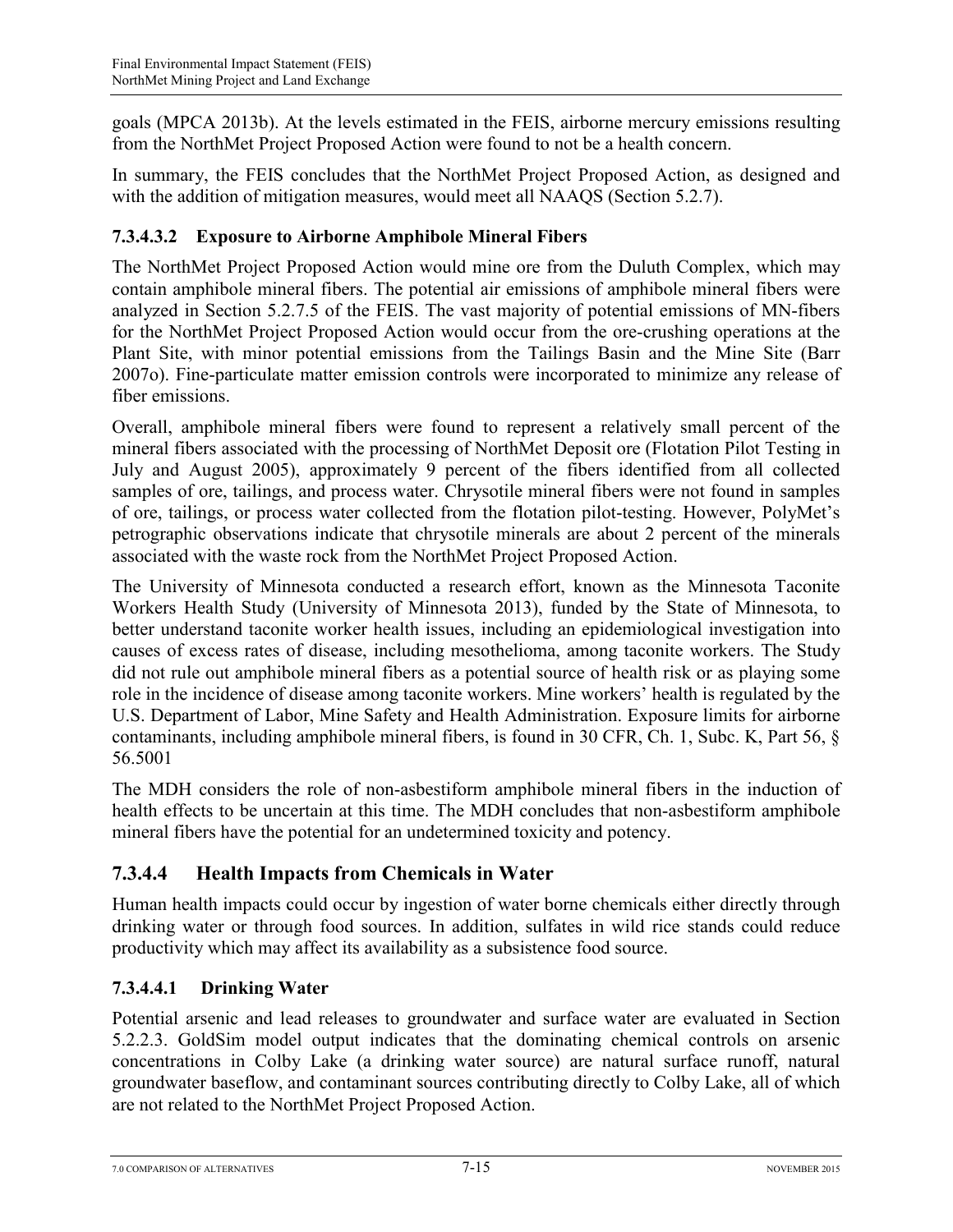For conditions where arsenic would cause or add to an exceedance of the evaluation criterion in Colby Lake, the NorthMet Project Proposed Action would not likely change concentrations by more than +2.0 percent. It is therefore concluded that the NorthMet Project Proposed Action would not significantly impact Colby Lake.

Examination of GoldSim results show that lead would infrequently cause or add to an exceedance of the evaluation criterion at the Plant Site. In Unnamed Creek, when lead concentrations at PM-11 are predicted to be elevated, the flow at PM-11 is dominated by WWTP discharges. In GoldSim, the WWTP effluent lead concentration is assumed to be 3 µg/L.

Given that pilot testing shows that  $2 \mu g/L$  lead concentration is achievable in the WWTP effluent, it is likely that actual lead concentrations at PM-11 would have acceptably low frequencies of exceedances.

Based on the analysis, the FEIS found that no discharges of water or seepage from the NorthMet Project Proposed Action would affect off-site domestic water wells or public sources in the area.

Amphibole mineral fibers may be found in water that has come in contact with ore at the Mine Site. There is no applicable water quality standard specific to non-asbestiform amphibole mineral fibers. The USEPA has developed drinking water standards for asbestos for drinking water utilities [\(USEPA 2015\)](http://water.epa.gov/drink/contaminants/basicinformation/asbestos.cfm). This standard, called an MCL, is 7 million fibers per liter. The USEPA has provided proven methods of water treatment to meet the MCL, including coagulation/filtration, direct and diatomite filtration, and corrosion control.

Water in contact with waste rock, ore, and pit walls would be treated at the WWTF during operations utilizing a greensand filter. No discharge would occur off site during operations. During post-closure, a greensand filter, pre-filters, and a RO system or equivalently performing technology would be used to treat water to meet water quality standards prior to discharge. This treated water would be discharged into the Partridge River, which flows into Colby Lake, the only lake in the area used for drinking water. It is the source of drinking water for the City of Hoyt Lakes. Currently, the City utilizes sand filters, coagulation, and settling and has been in compliance with the USEPA asbestos standards. When the RO treatment system would be constructed at the Mine Site, it would operate in the same fashion as the City's treatment system. As such, the discharge from the Mine Site would be expected to be in compliance with the federal standard prior to it being treated again by the City of Hoyt Lakes.

#### **7.3.4.4.2 Fish**

The AERA assessed the health effects for recreational and tribal fishermen and their families consuming fish which may contain elevated bioaccumulated levels of methylmercury. It estimated a potential small change in fish mercury concentration based on modelled emissions and deposition. The FEIS concludes that this potential change in methylmercury concentration is not statistically measurable given the variability in background concentrations and the current laboratory analytical methods (see also Barr 2013j and Barr 2015g). Given that evidence and finding, no potential change in human health risks related to the fish consumption pathway is expected (Sections 5.2.2.3.4, 5.2.6.2.1, and 5.2.6.2.2 describe the impacts on water and aquatic resources, respectively, that would have a pathway to potential human health). Section 6.2.6 of the FEIS contains an assessment of cumulative effects to aquatic resources. It found that the NorthMet Project Proposed Action, in combination with other reasonably foreseeable projects, could increase solute concentrations for many constituents in the Partridge River and Embarrass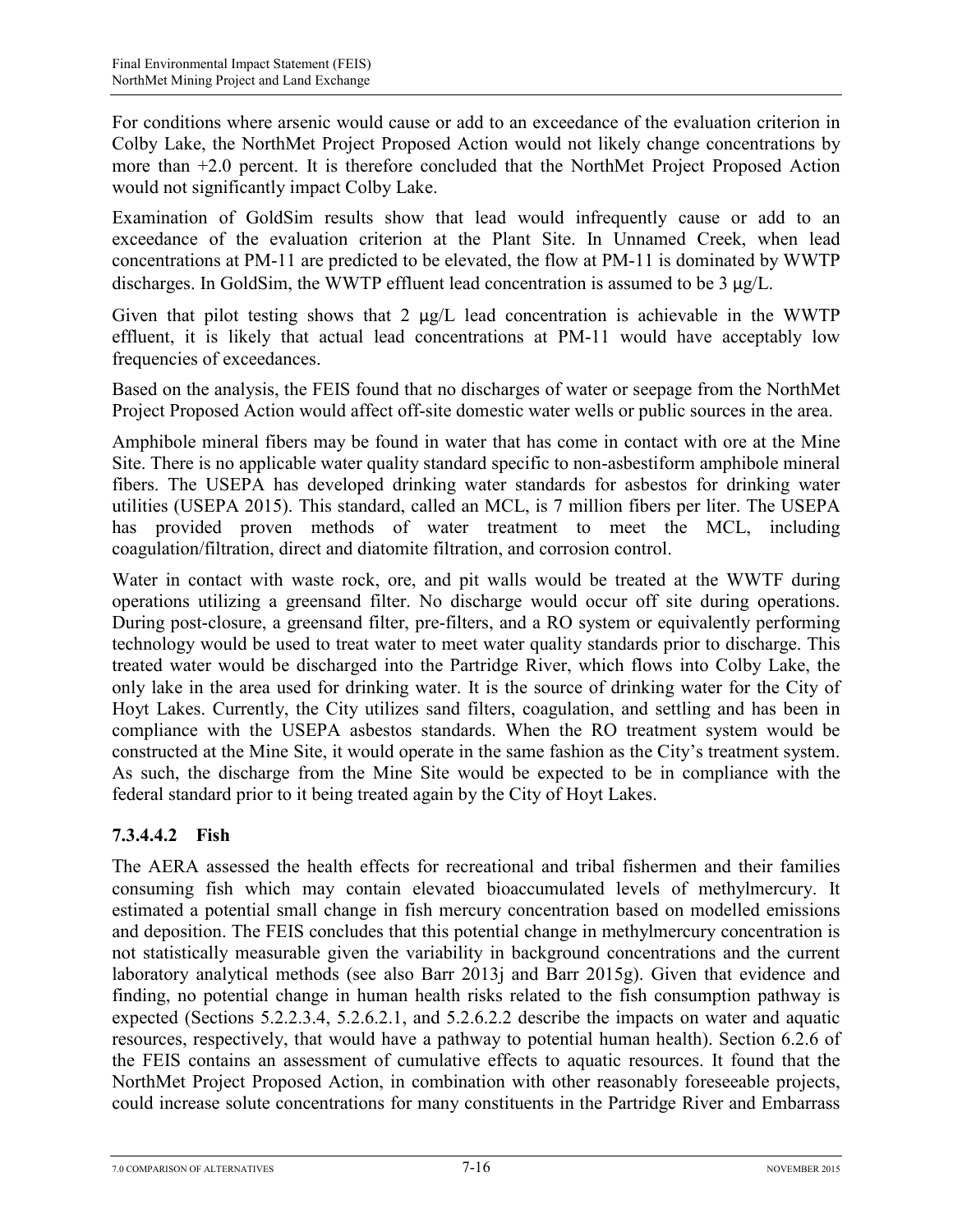River, although not above water quality evaluation criteria. This change in existing water quality and the interactions between effects from a number of projects in the area, natural conditions, and current and future hydrology could be addressed as part of the non-degradation analysis for the NorthMet Project Proposed Action in permitting. The NorthMet Project Proposed Action, in particular, but to some extent in combination with other existing and reasonably foreseeable projects, would shift treatment of water discharged into the Partridge River and Embarrass River from natural systems (i.e., essentially an ecosystem service) to mechanical systems (e.g., the NorthMet Project Proposed Action WWTF and WWTP). Given that the solute concentrations for constituents in the Partridge River and Embarrass River are not expected to increase above water quality evaluation criteria, cumulative impacts to aquatic species due to changes in water quality from the NorthMet Project Proposed Action, in combination with other reasonably foreseeable projects, are not anticipated.

### **7.3.4.4.3 Wild Rice**

Waters downstream from the NorthMet Project area are used as a source of wild rice by the Ojibwe people who continue to harvest it in traditional ways. Research indicates that increased sulfate levels in wild rice habitat can adversely affect its growth and productivity during certain times of its lifecycle. It is possible that Tribal member health could be indirectly affected if their diet would need to increasingly rely on less-healthy replacement foods if wild rice production were to decrease as a result of the NorthMet Project Proposed Action.

In order to protect this food source, the State has issued regulations that place limits on the allowable level of sulfate in waters used for production of wild rice (*Minnesota Rules*, part 7052.0100). Sections 5.2.2.3.2 and 5.2.2.3.3 of the FEIS analyze any sulfate released from the NorthMet Mine Site and Plant Site, respectively, that could affect the production of wild rice downstream from both the Mine Site and Tailings Basin. The analysis concludes that in the Partridge River the NorthMet Project Proposed Action would not cause or add to exceedances of the sulfate evaluation criteria of 10 mg/L applicable at the draft MPCA staff-recommended wild rice production waters near SW-005 and SW-006. In the Embarrass River, the NorthMet Project Proposed Action would decrease sulfate concentrations at PM-13 near the draft MPCA staffrecommended wild rice production waters. In neither case would wild rice productivity be adversely affected or reduce its availability as a subsistence food source.

### **7.3.4.5 Health Impacts from Traffic Accidents Involving Chemicals**

Section 5.2.13 discusses risks involved in the transportation, storage and use of regulated hazardous materials used in mining and ore processing. These materials are regulated by state and federal rules, which limit the potential risks of off-site effects, especially if large quantities were transported to and from the NorthMet Project area. The hazardous materials analysis also included a risk assessment of large scale events which could affect populations along the transportation routes. This analysis found that given overall design and operational commitments of the NorthMet Project Proposed Action, there would not be any significant adverse effects from the proposed transportation of hazardous wastes.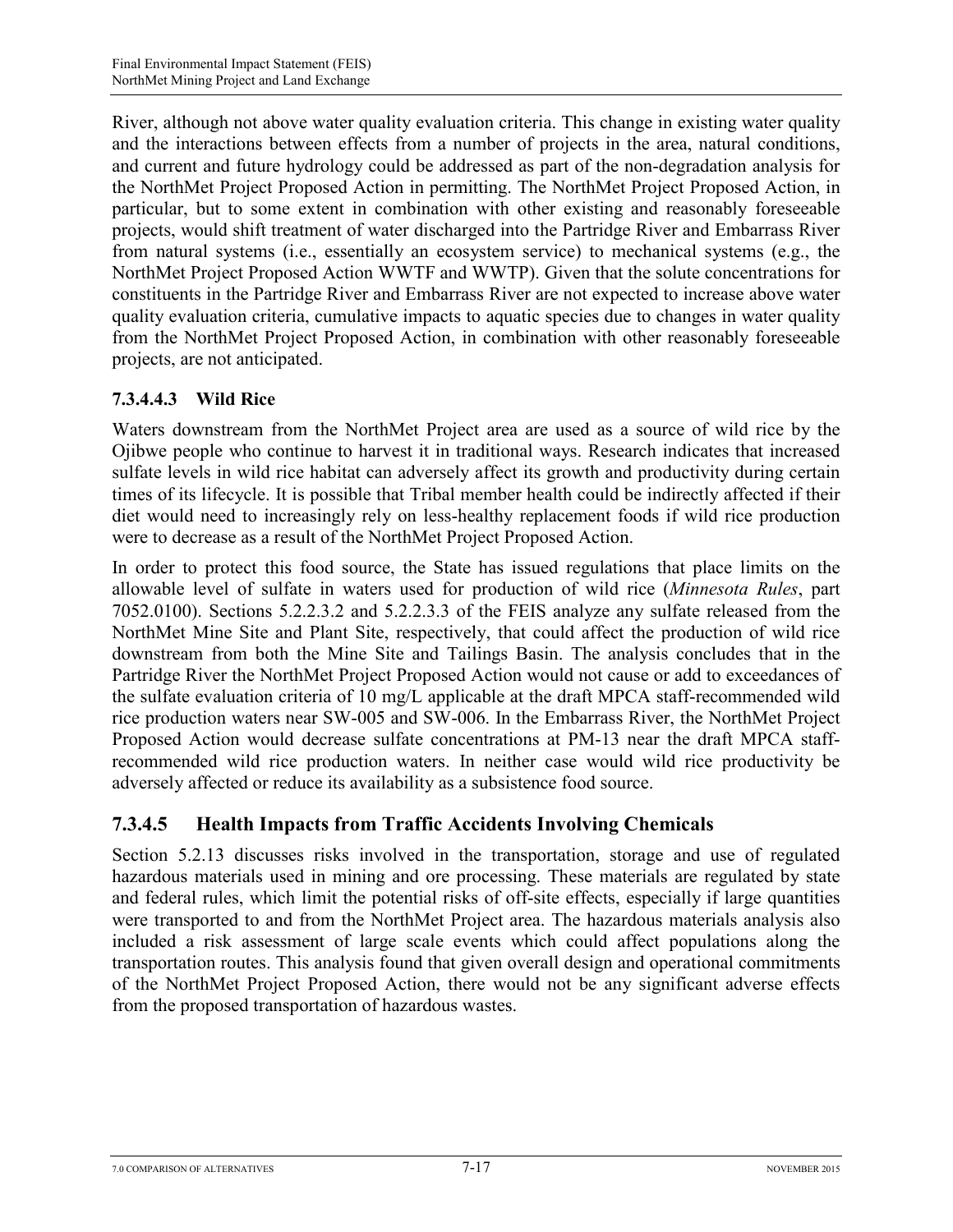### **7.3.4.6 Health Impacts from Noise and Vibration**

Impacts of noise and ground vibration from the NorthMet Project Proposed Action are discussed in Section 5.2.8. While health effects were not explicitly discussed, modelling shows that the NorthMet Project Proposed Action would meet State of Minnesota noise and vibration limits and would not, therefore, result in health concerns.

#### **7.3.4.7 Health Impacts from Strain on Emergency Response Services**

Section 5.2.10.2 of the FEIS discusses changes in the local area's work force (local versus population influx), and demands on available services, including the medical infrastructure. A sudden increase in population can place strain on local health resources including emergency management services, primary care, and acute health care services. Similarly, a large-scale emergency event can put a strain on emergency resources. The FEIS found that the NorthMet Project Proposed Action would result in minimal population and employment changes. Hence, it is not expected that the NorthMet Project Proposed Action would place a strain on existing emergency and health care services in the area.

As a requirement of the permit to mine, the operator of the NorthMet Mining Project would be required to prepare an Emergency Response Plan, which would require them to coordinate their emergency response planning with local agencies, as described in Section 5.2.13.2.4.

### *7.3.5* **Land Exchange Public Interest Consideration**

The ROD from the USFS will describe how the public interest is served under 36 CFR 254.3(b). As stated in Section 1.4.3 of this FEIS, factors that must be considered include the opportunity to: achieve better management of federal lands and resources to meet the needs of state and local residents and their economies and secure important objectives, including but not limited to protection of fish and wildlife habitats, cultural resources, watersheds, and wilderness and aesthetic values; enhancement of recreation opportunities and public access; consolidation of lands and/or interests in lands, such as mineral and timber interests, for more logical and efficient management and development; consolidation of split estates; expansion of communities; accommodation of existing or planned land use authorizations; promotion of multiple-use values; implementations of applicable Forest Land and Resource Management Plans; and fulfillment of public needs (see 36 CFR 254.3(b) and 254.4(c)(4)). The ROD will also incorporate the finding of these factors and how the factors relate to how the public interest would be served by the Land Exchange Proposed Action, Land Exchange Alternative B, and the Land Exchange No Action Alternative. Table 7.3.5-1 below presents a comparison of how the alternatives address these factors.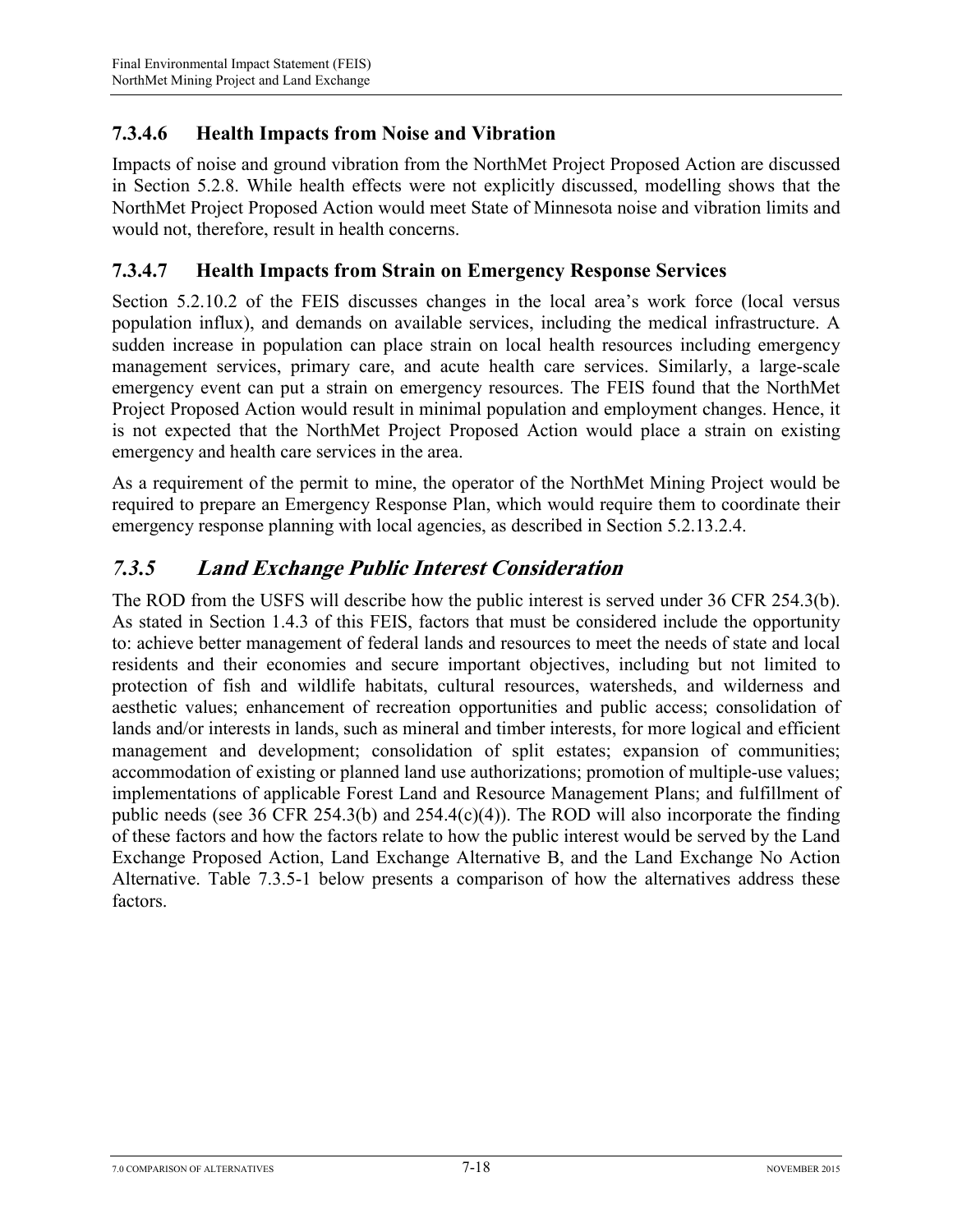| <b>Factors</b>                                                        |                                                                           | <b>EIS</b> Section<br><b>Citation</b> | <b>Land Exchange Proposed Action</b>                                                                                                                                                                                                                                                                                                                                                                                                                                                                                                                                                                                                                                                                                                                                                                                                                                                                                                                                                                                                                                                                                                                                                                                                                                                                                                                                                                                                                                                                                                                                                                                                                                                                                                                                                                                                                                                                                                                                                                                                                                                                                                                                                                                                                                                | <b>Land Exchange Alternative B</b>                                                                                                                                                                                                                                                                                                                                                                                                                                                                                                                                                                                                                                                                                                                                                                                                                                                                                                                                                                                                                                                                                                                                                                                                                                                                                                                                                                                                                                                                                                                                                                                                                                                                                                                                                                                                                                                                                                                                                                                                                                                                                                                                                     | <b>Land Exchange No Action Alternative</b>                                                                                                                                                                                                                                                                                                                                   |
|-----------------------------------------------------------------------|---------------------------------------------------------------------------|---------------------------------------|-------------------------------------------------------------------------------------------------------------------------------------------------------------------------------------------------------------------------------------------------------------------------------------------------------------------------------------------------------------------------------------------------------------------------------------------------------------------------------------------------------------------------------------------------------------------------------------------------------------------------------------------------------------------------------------------------------------------------------------------------------------------------------------------------------------------------------------------------------------------------------------------------------------------------------------------------------------------------------------------------------------------------------------------------------------------------------------------------------------------------------------------------------------------------------------------------------------------------------------------------------------------------------------------------------------------------------------------------------------------------------------------------------------------------------------------------------------------------------------------------------------------------------------------------------------------------------------------------------------------------------------------------------------------------------------------------------------------------------------------------------------------------------------------------------------------------------------------------------------------------------------------------------------------------------------------------------------------------------------------------------------------------------------------------------------------------------------------------------------------------------------------------------------------------------------------------------------------------------------------------------------------------------------|----------------------------------------------------------------------------------------------------------------------------------------------------------------------------------------------------------------------------------------------------------------------------------------------------------------------------------------------------------------------------------------------------------------------------------------------------------------------------------------------------------------------------------------------------------------------------------------------------------------------------------------------------------------------------------------------------------------------------------------------------------------------------------------------------------------------------------------------------------------------------------------------------------------------------------------------------------------------------------------------------------------------------------------------------------------------------------------------------------------------------------------------------------------------------------------------------------------------------------------------------------------------------------------------------------------------------------------------------------------------------------------------------------------------------------------------------------------------------------------------------------------------------------------------------------------------------------------------------------------------------------------------------------------------------------------------------------------------------------------------------------------------------------------------------------------------------------------------------------------------------------------------------------------------------------------------------------------------------------------------------------------------------------------------------------------------------------------------------------------------------------------------------------------------------------------|------------------------------------------------------------------------------------------------------------------------------------------------------------------------------------------------------------------------------------------------------------------------------------------------------------------------------------------------------------------------------|
| Opportunity to achieve better<br>management of federal lands and      | Boundary (Perimeter)<br>Managed                                           | 5.3.1                                 | 33.2-mile net reduction in Forest boundary to be managed                                                                                                                                                                                                                                                                                                                                                                                                                                                                                                                                                                                                                                                                                                                                                                                                                                                                                                                                                                                                                                                                                                                                                                                                                                                                                                                                                                                                                                                                                                                                                                                                                                                                                                                                                                                                                                                                                                                                                                                                                                                                                                                                                                                                                            | 8.6-mile net reduction in Forest boundary to be managed                                                                                                                                                                                                                                                                                                                                                                                                                                                                                                                                                                                                                                                                                                                                                                                                                                                                                                                                                                                                                                                                                                                                                                                                                                                                                                                                                                                                                                                                                                                                                                                                                                                                                                                                                                                                                                                                                                                                                                                                                                                                                                                                | No change                                                                                                                                                                                                                                                                                                                                                                    |
| resources to meet the needs of<br>state and local residents and their | Fragmentation (ratio of<br>boundary to area)                              | 5.3.1                                 | No change                                                                                                                                                                                                                                                                                                                                                                                                                                                                                                                                                                                                                                                                                                                                                                                                                                                                                                                                                                                                                                                                                                                                                                                                                                                                                                                                                                                                                                                                                                                                                                                                                                                                                                                                                                                                                                                                                                                                                                                                                                                                                                                                                                                                                                                                           | No change                                                                                                                                                                                                                                                                                                                                                                                                                                                                                                                                                                                                                                                                                                                                                                                                                                                                                                                                                                                                                                                                                                                                                                                                                                                                                                                                                                                                                                                                                                                                                                                                                                                                                                                                                                                                                                                                                                                                                                                                                                                                                                                                                                              | No change                                                                                                                                                                                                                                                                                                                                                                    |
| economies                                                             |                                                                           | 5.3.1                                 |                                                                                                                                                                                                                                                                                                                                                                                                                                                                                                                                                                                                                                                                                                                                                                                                                                                                                                                                                                                                                                                                                                                                                                                                                                                                                                                                                                                                                                                                                                                                                                                                                                                                                                                                                                                                                                                                                                                                                                                                                                                                                                                                                                                                                                                                                     |                                                                                                                                                                                                                                                                                                                                                                                                                                                                                                                                                                                                                                                                                                                                                                                                                                                                                                                                                                                                                                                                                                                                                                                                                                                                                                                                                                                                                                                                                                                                                                                                                                                                                                                                                                                                                                                                                                                                                                                                                                                                                                                                                                                        |                                                                                                                                                                                                                                                                                                                                                                              |
| Secure important objectives,<br>including but not limited to:         | Net Federal Estate Acreage<br>Protection of fish and<br>wildlife habitats | 5.3.4/5.3.5/<br>5.3.6/7.2.4           | 385.1 acres net increase to the federal estate<br>See Wildlife and Aquatic Species in Table 7.2.4-1 for a<br>summary of potential effects to fish and wildlife<br>resources from NorthMet Project Proposed Action<br>579.6-acre net increase of vegetation land cover types to<br>the federal estate<br>1,364.5-acre, 248.3-acre, 226.7-acre net increase of<br>MIH-1, MIH-9, and MIH-14, respectively; 1,172.5-acre<br>net decrease of MIH-5<br>6,025.8-acre net decrease in high MBS Sites; 767.9-acre<br>net increase in medium MBS Sites<br>Decrease of 10 plant species, increase of three different<br>plant species to the federal estate<br>Net increase in acreage of landscape ecosystems (dry-<br>mesic red and white pine, lowland conifer, lowland<br>hardwood, mesic birch-aspen-spruce fir, mesic red and<br>white pine, and sugar maple) with a net decrease to jack<br>pine-black spruce to the federal estate<br>Forested habitat would decrease; shrubland/grassland<br>and aquatic habitats would increase<br>Increase to the federal estate of overall suitable habitat<br>for lynx and for snowshoe hare (prey species); however<br>the amount of unsuitable lynx habitat would also<br>increase<br>Decrease to the federal estate of denning habitat and of<br>federal lands within designated LAU<br>Critical lynx habitat would not change<br>Decrease of 29.1 acres to the federal estate of cover<br>habitat; increase to the federal estate of forage habitat of<br>507.1 acres for the gray wolf<br>Increase of SGCN habitat to the federal estate<br>Net increase of surface water resources (MIH 14) to the<br>federal estate thereby increase aquatic habitat<br>99.1-acre of lake, 3.8-mile of river, and 8.1 miles of<br>$\bullet$<br>third-order stream net increase to the federal estate<br>34.0-shoreline/acre unit for lakes and streams (frontage<br>$\bullet$<br>index) net increase to federal estate<br>Increase in watershed riparian connectivity, which<br>$\bullet$<br>indicates that the streams on both the federal and non-<br>federal lands are located within watersheds with existing<br>high-quality riparian connectivity<br>Acquiring streams located in watersheds with better<br>$\bullet$<br>aquatic connectivity values | 38.7 acres net increase to the federal estate<br>See Wildlife and Aquatic Species in Table 7.2.4-1 for<br>a summary of potential effects to fish and wildlife<br>resources from NorthMet Project Proposed Action<br>173.6-acre net increase of vegetation land cover types<br>to the federal estate<br>1,411.8-acre and 206.2-acre net increase of MIH-1,<br>MIH-14, respectively; 1,084.6-acre and 261.1 net<br>decrease of MIH-5 and MIH-9, respectively<br>4,573.1-acres and 0.3-acre net decrease in high and<br>medium MBS Sites, respectively<br>Decrease of 10 plant species to the federal estate,<br>increase of 1 different plant species to the federal<br>estate<br>Net increase in acreage of landscape ecosystems (dry-<br>mesic red and white pine, lowland conifer, lowland<br>hardwood, mesic birch-aspen-spruce fir, mesic red<br>and white pine, and sugar maple) with a net decrease<br>to jack pine-black spruce to the federal estate<br>Forested habitat would decrease; shrubland/grassland<br>and aquatic habitats would increase<br>Decrease to the federal estate of overall suitable<br>habitat for lynx and denning habitat; however,<br>increase of suitable snowshoe hare habitat<br>Decrease of federal lands within designated LAUs<br>Critical lynx habitat would not change<br>Increase of 262.7 acres of forage habitat; however,<br>decrease of 192.9 acres of cover habitat on the federal<br>estate for gray wolf<br>Increase of SGCN habitat to the federal estate<br>• Net increase of surface water resources (MIH 14) to<br>the federal estate thereby increase aquatic habitat<br>120.7-acre of lake, 2.8-mile of river, and 8.1 miles of<br>third-order stream net increase to the federal estate<br>3.2 and 3.5-shoreline/acre unit for lakes and streams,<br>respectively, (frontage index) net increase to federal<br>estate<br>Increase in watershed riparian connectivity, which<br>indicates that the streams on both the federal and non-<br>federal lands are located within watersheds with<br>existing high-quality riparian connectivity<br>Acquiring streams located in watersheds with better<br>aquatic connectivity values | No change<br>See Wildlife and Aquatic Species in Table 7.2.4-1 for<br>a summary of potential effects to fish and wildlife<br>resources from NorthMet Project Proposed Action<br>Would not change the USFS' responsibility for<br>managing wildlife and aquatic resources and would<br>result in no change in anticipated effects on existing<br>wildlife and aquatic species |
|                                                                       |                                                                           |                                       |                                                                                                                                                                                                                                                                                                                                                                                                                                                                                                                                                                                                                                                                                                                                                                                                                                                                                                                                                                                                                                                                                                                                                                                                                                                                                                                                                                                                                                                                                                                                                                                                                                                                                                                                                                                                                                                                                                                                                                                                                                                                                                                                                                                                                                                                                     |                                                                                                                                                                                                                                                                                                                                                                                                                                                                                                                                                                                                                                                                                                                                                                                                                                                                                                                                                                                                                                                                                                                                                                                                                                                                                                                                                                                                                                                                                                                                                                                                                                                                                                                                                                                                                                                                                                                                                                                                                                                                                                                                                                                        |                                                                                                                                                                                                                                                                                                                                                                              |

*Table 7.3.5-1 Public Interest Factors That Must be Considered for the Land Exchange Proposed Action*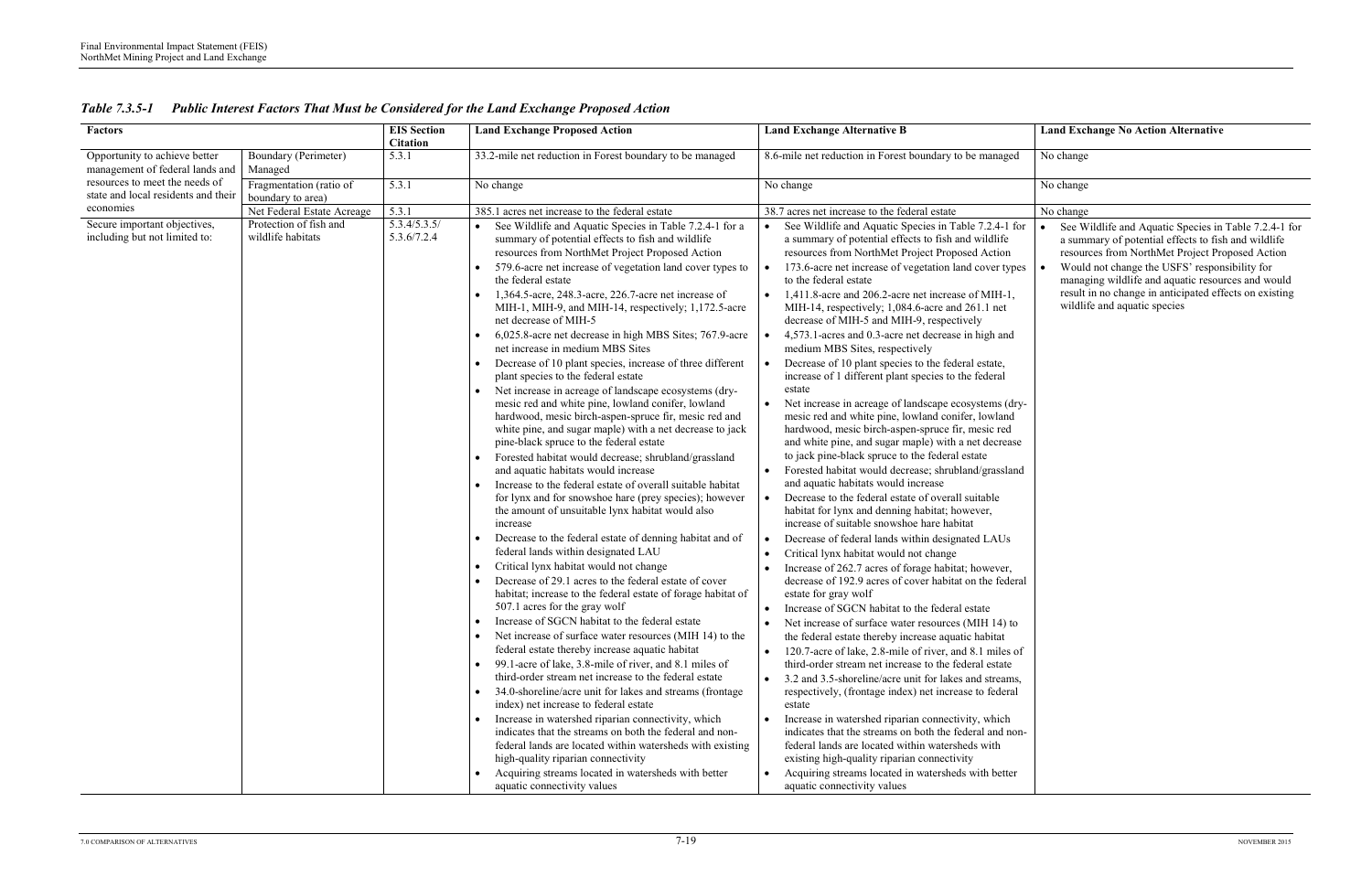| <b>Factors</b> |                                             | <b>EIS Section</b><br><b>Citation</b> | <b>Land Exchange Proposed Action</b>                                                                                                                                                                                                                                                                                                                                                                                                                                                                                                                                                                                                                                                                                                                                                                                                                                                                                                                                                                                                                                                                                                                                 | <b>Land Exchange Alternative B</b>                                                                                                                                                                                                                                                                                                                                                                                                                                                                                                                                                                                                                                                                                                                                                                                                                                                                                                                                                                                                                                                                           | <b>Land Exchange No Action Alternative</b>                                                                                                                                                                                                                                                                                                                       |
|----------------|---------------------------------------------|---------------------------------------|----------------------------------------------------------------------------------------------------------------------------------------------------------------------------------------------------------------------------------------------------------------------------------------------------------------------------------------------------------------------------------------------------------------------------------------------------------------------------------------------------------------------------------------------------------------------------------------------------------------------------------------------------------------------------------------------------------------------------------------------------------------------------------------------------------------------------------------------------------------------------------------------------------------------------------------------------------------------------------------------------------------------------------------------------------------------------------------------------------------------------------------------------------------------|--------------------------------------------------------------------------------------------------------------------------------------------------------------------------------------------------------------------------------------------------------------------------------------------------------------------------------------------------------------------------------------------------------------------------------------------------------------------------------------------------------------------------------------------------------------------------------------------------------------------------------------------------------------------------------------------------------------------------------------------------------------------------------------------------------------------------------------------------------------------------------------------------------------------------------------------------------------------------------------------------------------------------------------------------------------------------------------------------------------|------------------------------------------------------------------------------------------------------------------------------------------------------------------------------------------------------------------------------------------------------------------------------------------------------------------------------------------------------------------|
|                |                                             |                                       | The USFS determined, through a Biological Evaluation,<br>that the project would have no beneficial impact to RFSS<br>species, and would not likely impact individuals or result<br>in a trend to federal listing or loss of viability for the<br>RFSS species                                                                                                                                                                                                                                                                                                                                                                                                                                                                                                                                                                                                                                                                                                                                                                                                                                                                                                        | The USFS determined, through a Biological<br>Evaluation, that the project would have no beneficial<br>impact to RFSS species, and would not likely impact<br>individuals or result in a trend to federal listing or loss<br>of viability for the RFSS species                                                                                                                                                                                                                                                                                                                                                                                                                                                                                                                                                                                                                                                                                                                                                                                                                                                |                                                                                                                                                                                                                                                                                                                                                                  |
|                | Cultural resources                          | 5.3.9/7.2.4                           | See Cultural Resources & Historic Properties in Table<br>$\bullet$<br>7.2.4-1 for a summary of potential effects to cultural<br>resources from NorthMet Project Proposed Action<br>For federal lands the exchange could result in lack of<br>$\bullet$<br>access to those areas and species that are traditionally or<br>culturally important to the Bands. Band members use of<br>the Land Exchange area is not well-defined<br>No known cultural resources on the non-federal lands,<br>$\bullet$<br>however, cultural resources located on private lands<br>being transferred to federal ownership would be<br>considered to have greater preservation protection under<br>federal law                                                                                                                                                                                                                                                                                                                                                                                                                                                                            | See Cultural Resources & Historic Properties in Table<br>7.2.4-1 for a summary of potential effects to cultural<br>resources from NorthMet Project Proposed Action<br>For federal lands the exchange could result in lack of<br>access to those areas and species that are traditionally<br>or culturally important to the Bands. Band members<br>use of the Land Exchange area is not well-defined<br>No known cultural resources on the non-federal lands,<br>however, cultural resources located on private lands<br>being transferred to federal ownership would be<br>considered to have greater preservation protection<br>under federal law                                                                                                                                                                                                                                                                                                                                                                                                                                                           | No change                                                                                                                                                                                                                                                                                                                                                        |
|                | Watersheds                                  | 5.3.2/5.3.3/<br>7.2.4                 | See Water Resources Wetlands & Floodplains in Table<br>7.2.4-1 for a summary of potential effects to water<br>resources from NorthMet Project Proposed Action<br>No substantive difference in the quality of groundwater<br>$\bullet$<br>resources between the federal and non-federal tracts<br>• 4.6-mile net increase of public water streams to the<br>federal estate<br>95.2-acre net increase of public water lakes to the federal<br>$\bullet$<br>estate<br>2.1-mile net increase of shoreline to the federal estate<br>125.7-acre net increase of wild rice beds to the federal<br>estate<br>505.5-acre net increase of wetlands to the federal estate;<br>$\bullet$<br>therefore conforms to EO 11990<br>376.2-acre net increase of mapped floodplain but would<br>$\bullet$<br>result in a 1,226.0-acre net decrease of floodplains to the<br>federal estate; however, no decrease in regulatory<br>floodplains, no increase in flood damage potential, and<br>no change in ecological function of floodplain.<br>Therefore, conforms to EO 11988<br>99.1-acre net increase of lakes and 3.8-mile net increase<br>$\bullet$<br>of rivers to federal estate | See Water Resources and Wetlands & Floodplains in<br>Table 7.2.4-1 for a summary of potential effects to<br>water resources from NorthMet Project Proposed<br>Action<br>No substantive difference in the quality of<br>groundwater resources between the federal and non-<br>federal tracts<br>3.6-mile net increase of public water streams to the<br>federal estate<br>116.8-acre net increase of public water lakes to the<br>federal estate<br>2.6-mile net increase of shoreline to the federal estate<br>125.7-acre net increase of wild rice beds to the federal<br>estate<br>69.9-acre net increase of wetlands to the federal<br>estate; therefore conforms to EO 11990<br>376.2-acre net increase of mapped floodplain but<br>would result in an 861.7-acre net decrease of<br>floodplains to the federal estate; however, no decrease<br>in regulatory floodplains, no increase in flood damage<br>potential, and no change in ecological function of<br>floodplain. Therefore, conforms to EO 11988<br>120.7-acre net increase of lakes and 2.8-mile net<br>increase of rivers to federal estate | Would not change the USFS' responsibility for<br>managing water and wetland resources and would<br>result in no change in anticipated effects on existing<br>water and wetland resources<br>See Water Resources and Wetlands & Floodplains in<br>Table 7.2.4-1 for a summary of potential effects to<br>water resources from NorthMet Project Proposed<br>Action |
|                | Wilderness and Special<br>Designation Areas | 5.3.12/7.2.4                          | No change<br>$\bullet$<br>See Table 7.2.4-1 for a summary of potential effects to<br>$\bullet$<br>Wilderness & Special Designation Areas from NorthMet<br>Project Proposed Action                                                                                                                                                                                                                                                                                                                                                                                                                                                                                                                                                                                                                                                                                                                                                                                                                                                                                                                                                                                    | No change<br>See Table 7.2.4-1 for a summary of potential effects<br>to Wilderness & Special Designation Areas from<br>NorthMet Project Proposed Action                                                                                                                                                                                                                                                                                                                                                                                                                                                                                                                                                                                                                                                                                                                                                                                                                                                                                                                                                      | No change<br>See Table 7.2.4-1 for a summary of potential effects<br>to Wilderness & Special Designation Areas from<br>NorthMet Project Proposed Action                                                                                                                                                                                                          |
|                | Aesthetic values                            | 5.3.11/7.2.4                          | See Recreation and Visual Resources in Table 7.2.4-1<br>$\bullet$<br>for a summary of potential effects to visual resources<br>from NorthMet Project Proposed Action<br>Change in the composition of the visual character of the<br>$\bullet$<br>Superior National Forest, affecting less than one-quarter<br>of one percent of the total area of the forest, has                                                                                                                                                                                                                                                                                                                                                                                                                                                                                                                                                                                                                                                                                                                                                                                                    | See Recreation and Visual Resources in Table 7.2.4-1<br>for a summary of potential effects to visual resources<br>from NorthMet Project Proposed Action<br>Change in the composition of the visual character of<br>the Superior National Forest, affecting less than one-<br>tenth of one percent of the total area of the forest, has                                                                                                                                                                                                                                                                                                                                                                                                                                                                                                                                                                                                                                                                                                                                                                       | See Recreation and Visual Resources in Table 7.2.4-1<br>for a summary of potential effects to visual resources<br>from NorthMet Project Proposed Action<br>Visual appearance of the federal and non-federal<br>lands would remain unchanged                                                                                                                      |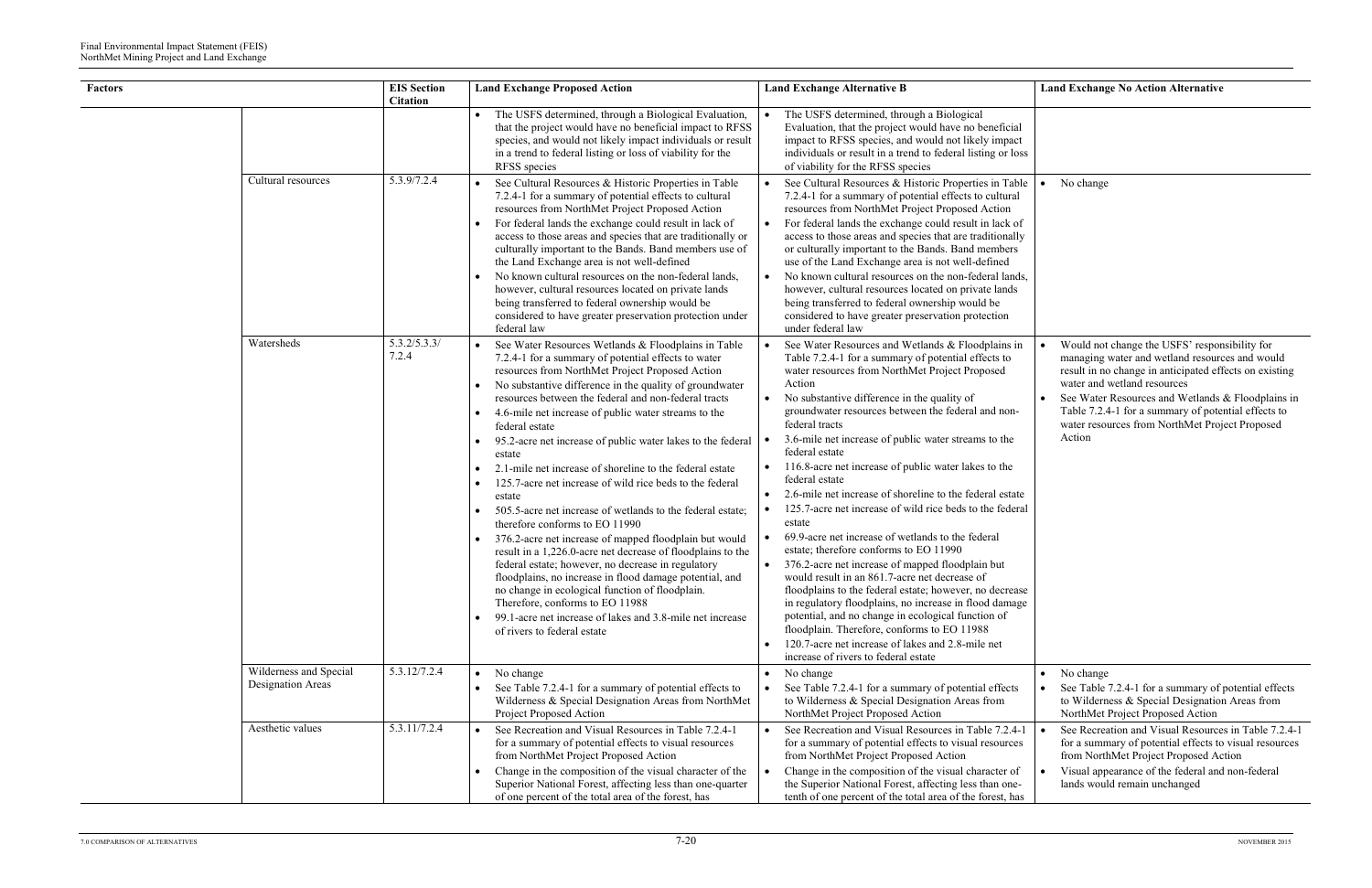| Factors                                                                                                                                                 | <b>EIS</b> Section<br><b>Citation</b> | <b>Land Exchange Proposed Action</b>                                                                                                                                                                                                                                                                                                                                                                                                                                                                                                                                      | <b>Land Exchange Alternative B</b>                                                                                                                                                                                                                                                                                                                                                                                                                                                                                                                    | <b>Land Exchange No Action Alternative</b>                                                                                                                                                                                 |
|---------------------------------------------------------------------------------------------------------------------------------------------------------|---------------------------------------|---------------------------------------------------------------------------------------------------------------------------------------------------------------------------------------------------------------------------------------------------------------------------------------------------------------------------------------------------------------------------------------------------------------------------------------------------------------------------------------------------------------------------------------------------------------------------|-------------------------------------------------------------------------------------------------------------------------------------------------------------------------------------------------------------------------------------------------------------------------------------------------------------------------------------------------------------------------------------------------------------------------------------------------------------------------------------------------------------------------------------------------------|----------------------------------------------------------------------------------------------------------------------------------------------------------------------------------------------------------------------------|
|                                                                                                                                                         |                                       | generally positive aspects<br>Addition of land with Moderate and High SIO (in lieu of<br>land with a Low SIO) could affect the types of forestry<br>and management activities that can occur on those lands<br>USFS would acquire land with a wider diversity of SIOs<br>and would result in a net increase to the federal estate                                                                                                                                                                                                                                         | generally positive aspects<br>Addition of land with Moderate and High SIO (in lieu<br>of land with a Low SIO) could affect the types of<br>forestry and management activities that can occur on<br>those lands<br>USFS would acquire land with a wider diversity of<br>SIOs and would result in a net increase to the federal<br>estate                                                                                                                                                                                                               |                                                                                                                                                                                                                            |
| Enhancement of recreation opportunities and public access                                                                                               | 5.3.1/5.3.11/<br>7.2.4                | Net increase of up to 579.6 acres of publicly owned land<br>in the 1854 Ceded Territory                                                                                                                                                                                                                                                                                                                                                                                                                                                                                   | Net increase of 173.6 acres of publicly owned land in<br>the 1854 Ceded Territory                                                                                                                                                                                                                                                                                                                                                                                                                                                                     | There would be no change in the am<br>available for public access and recre<br>The presence of a privately owned r<br>Road) and rail on the southern borde<br>lands would continue to limit public<br>of the federal lands |
| Consolidation of lands and/or interests in lands, such as mineral<br>and timber interests, for more logical and efficient management<br>and development | 5.3.1                                 | Would result in relinquishing the federal parcel with<br>severed, private mineral rights and known, economically<br>developable minerals and acquiring parcels with<br>predominantly low risk of conflict and predominantly<br>moderate title quality<br>Improves the quality of title and reduces the complexity<br>of title to the federal and non-federal lands<br>Risk of conflict and title quality may be further<br>improved through subsequent arrangements with holders<br>of mineral rights on the non-federal lands or affirmative<br>title insurance coverage | Would result in relinquishing the federal parcel with<br>severed, private mineral rights and known,<br>economically developable minerals and acquiring<br>parcels with moderate risk of conflict and moderate<br>title quality<br>Improves the quality of title and reduces the<br>complexity of title to the federal and non-federal<br>lands<br>Risk of conflict and title quality may be further<br>improved through subsequent arrangements with<br>holders of mineral rights on the non-federal lands or<br>affirmative title insurance coverage | Interest in development of mineral p<br>federal lands could continue                                                                                                                                                       |
| Consolidation of split estates                                                                                                                          | 5.3.1.2.5/<br>5.3.1.3.5               | Eliminates about 6,495.4 acres of split estate at the site<br>of proposed open pit mine<br>Superior National Forest acquires 7,075.0 acres with<br>moderate to low (primarily low) risk of conflict between<br>mineral interests and USFS surface management                                                                                                                                                                                                                                                                                                              | Eliminates about 4,752.6 acres of split estate at the<br>site of proposed open pit mine<br>Superior National Forest acquires up to about 4,926.3<br>acres with moderate mineral development potential,<br>except for potential surficial aggregate resources in<br>the far northeastern corner of Tract 1                                                                                                                                                                                                                                             | Existing split estates would continue<br>Conflict between mineral interests a<br>management of the federal parcel we                                                                                                       |
| Expansion of communities                                                                                                                                | 5.3.10                                | Creates positive economic effects through increased<br>opportunity for forestry and recreation and associated<br>employment, earnings, and revenue<br>Negligible negative effects on other socioeconomic<br>factors, including housing, public facilities and services,<br>EJ populations, and subsistence                                                                                                                                                                                                                                                                | Creates positive economic effects (to a lesser degree<br>than the Land Exchange Proposed Action) through<br>increased opportunity for forestry and recreation and<br>associated employment, earnings, and revenue<br>Negligible negative effects on other socioeconomic<br>factors, including housing, public facilities and<br>services, EJ populations, and subsistence                                                                                                                                                                             | No change to the federal lands, and<br>lands would remain inaccessible to t<br>(including tribal entities)<br>• No direct or indirect effects on socion                                                                    |
| Accommodation of existing or planned land use authorizations                                                                                            | 5.3.1                                 | Compatible with the USFS Management Areas and<br>zoning/land use designations of adjacent lands                                                                                                                                                                                                                                                                                                                                                                                                                                                                           | Compatible with the USFS management areas and<br>zoning/land use designations of adjacent lands                                                                                                                                                                                                                                                                                                                                                                                                                                                       | Compatible with relevant local zoni<br>planning designations                                                                                                                                                               |
| Promotion of multiple-use values                                                                                                                        |                                       | Current National Forest System lands would be mined<br>on 1,673.2 acres; remainder would be privately owned<br>forested lands<br>7,075.0 aces of non-federal parcels would become<br>$\bullet$<br>subject to Superior National Forest Land and Resource<br>Management Plan                                                                                                                                                                                                                                                                                                | Current National Forest System lands would be<br>mined on 1,673.2 acres; remainder would be privately<br>owned forested lands<br>4,926.3 aces of non-federal parcels would become<br>subject to Superior National Forest Land and<br>Resource Management Plan                                                                                                                                                                                                                                                                                         | Existing multiple-use uses would co<br>lands at the proposed mine site                                                                                                                                                     |
| Implementations of applicable Forest Land and Resource<br><b>Management Plans</b>                                                                       | 1.0/3.3.3                             | • Addresses Purpose and Need described in Section<br>1.3.2.2 and Forest Plan desired condition direction<br>Eliminates Conflict in terms of D-LA-1 arrangement of                                                                                                                                                                                                                                                                                                                                                                                                         | Addresses Purpose and Need described in Section<br>1.3.2.2 and Forest Plan desired condition direction<br>Eliminates Conflict in terms of D-LA-1 arrangement<br>$\bullet$                                                                                                                                                                                                                                                                                                                                                                             | Does not fully address Purpose and<br>section 1.3.2.2.<br>Does Not Eliminate Conflict in term                                                                                                                              |

|                                   | <b>Land Exchange No Action Alternative</b>                                                                                                                                                                                                                                                                  |
|-----------------------------------|-------------------------------------------------------------------------------------------------------------------------------------------------------------------------------------------------------------------------------------------------------------------------------------------------------------|
| lieu                              |                                                                                                                                                                                                                                                                                                             |
| on                                |                                                                                                                                                                                                                                                                                                             |
| f<br>ral                          |                                                                                                                                                                                                                                                                                                             |
| $1$ in                            | There would be no change in the amount of acres<br>$\bullet$<br>available for public access and recreational use<br>The presence of a privately owned road (Dunka<br>Road) and rail on the southern border of the federal<br>lands would continue to limit public access to and use<br>of the federal lands |
| th<br>te                          | Interest in development of mineral potential on the<br>federal lands could continue                                                                                                                                                                                                                         |
| or                                |                                                                                                                                                                                                                                                                                                             |
| <sup>2</sup><br>26.3<br>ιl,<br>n. | Existing split estates would continue<br>Conflict between mineral interests and USFS surface<br>management of the federal parcel would remain                                                                                                                                                               |
| ee<br>ı<br>nd<br>C                | No change to the federal lands, and the non-federal<br>lands would remain inaccessible to the public<br>(including tribal entities)<br>No direct or indirect effects on socioeconomics                                                                                                                      |
|                                   | Compatible with relevant local zoning ordinances and<br>planning designations                                                                                                                                                                                                                               |
| tely                              | Existing multiple-use uses would continue on federal<br>lands at the proposed mine site                                                                                                                                                                                                                     |
| ent                               | Does not fully address Purpose and Need described in<br>section 1.3.2.2.<br>Does Not Eliminate Conflict in terms D-LA-1                                                                                                                                                                                     |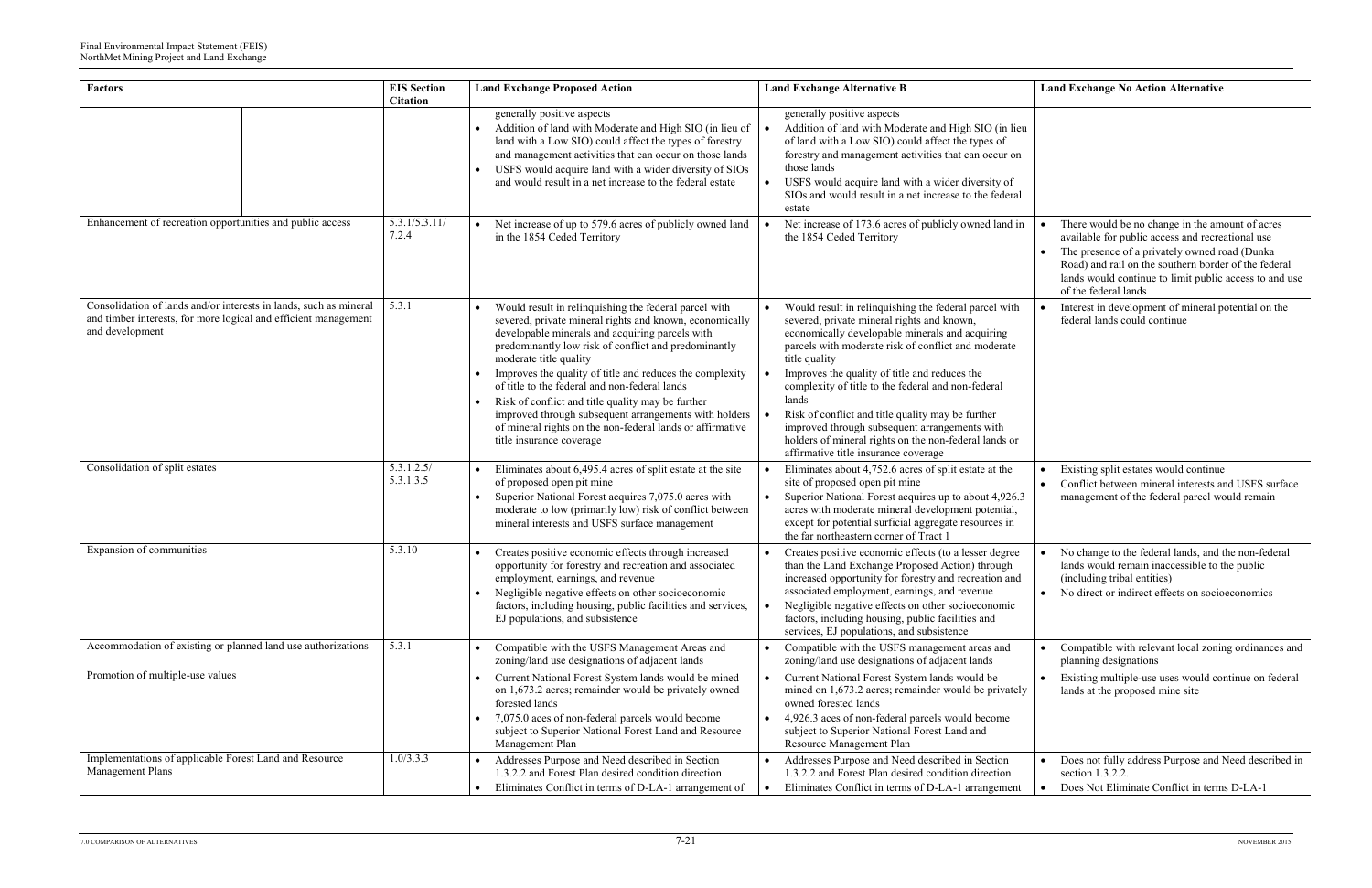| <b>Factors</b>              | <b>EIS</b> Section<br><b>Citation</b> | <b>Land Exchange Proposed Action</b>                                                                                                                                                                                                                                                                                                                                                                                                                                                                                                                                                                                                                                                                                                                                                                                                                                                                                                                                                                                                                                                                                                                                                                                                                                                                                                                                                                           | <b>Land Exchange Alternative B</b>                                                                                                                                                                                                                                                                                                                                                                                                                                                                                                                                                                                                                                                                                                                                                                                                                                                                                                                                                                                                                                                                                                                                                                                                                                                                                                                                                                                                                                                                                                                                                                                                     | <b>Land Exchange No Action Alternative</b>                                                                                                                                                                                                                                                                                                                                                                                                                                                                    |
|-----------------------------|---------------------------------------|----------------------------------------------------------------------------------------------------------------------------------------------------------------------------------------------------------------------------------------------------------------------------------------------------------------------------------------------------------------------------------------------------------------------------------------------------------------------------------------------------------------------------------------------------------------------------------------------------------------------------------------------------------------------------------------------------------------------------------------------------------------------------------------------------------------------------------------------------------------------------------------------------------------------------------------------------------------------------------------------------------------------------------------------------------------------------------------------------------------------------------------------------------------------------------------------------------------------------------------------------------------------------------------------------------------------------------------------------------------------------------------------------------------|----------------------------------------------------------------------------------------------------------------------------------------------------------------------------------------------------------------------------------------------------------------------------------------------------------------------------------------------------------------------------------------------------------------------------------------------------------------------------------------------------------------------------------------------------------------------------------------------------------------------------------------------------------------------------------------------------------------------------------------------------------------------------------------------------------------------------------------------------------------------------------------------------------------------------------------------------------------------------------------------------------------------------------------------------------------------------------------------------------------------------------------------------------------------------------------------------------------------------------------------------------------------------------------------------------------------------------------------------------------------------------------------------------------------------------------------------------------------------------------------------------------------------------------------------------------------------------------------------------------------------------------|---------------------------------------------------------------------------------------------------------------------------------------------------------------------------------------------------------------------------------------------------------------------------------------------------------------------------------------------------------------------------------------------------------------------------------------------------------------------------------------------------------------|
|                             |                                       | National Forest System lands and eliminating conflicts,<br>and<br>Environmentally Sound in terms of D-MN-2, mineral<br>development and production are conducted in<br>environmentally sound manner<br>Pending necessary agency decisions and permitting, the<br>proposed mining, and minerals production would take<br>place as described in Chapter 3 with the potential<br>environmental and socioeconomic consequences<br>identified in Chapters 5 and 6.                                                                                                                                                                                                                                                                                                                                                                                                                                                                                                                                                                                                                                                                                                                                                                                                                                                                                                                                                   | of National Forest System lands and eliminating<br>conflicts, and<br>Environmentally Sound in terms of D-MN-2, mineral<br>development and production are conducted in<br>environmentally sound manner<br>Pending necessary agency decisions and permitting,<br>the proposed mining, and minerals production would<br>take place as described in Chapter 3 with the potential<br>environmental and socioeconomic consequences<br>identified in Chapters 5 and 6.                                                                                                                                                                                                                                                                                                                                                                                                                                                                                                                                                                                                                                                                                                                                                                                                                                                                                                                                                                                                                                                                                                                                                                        | arrangement of National Forest System lands and<br>eliminating conflicts, and<br>Environmentally Sound in terms D-MN-2, mineral<br>development and production are conducted in<br>environmentally sound manner<br>Conflicts resulting from split estate would continue to<br>require resolution with the potential environmental<br>and socioeconomic consequences identified in<br>Chapters 5 and 6.                                                                                                         |
| Fulfillment of public needs | 5.3.10/7.2.4                          | See Water Resources in Table 7.2.4-1 for a summary of<br>potential effects to water resources from NorthMet<br>Project Proposed Action<br>Would result in an active mining operation that would<br>generate federal, state, and local tax revenue, in addition<br>to employment<br>Could increase economic activity associated with<br>recreation and tourism.<br>Could generate four direct and 12 indirect forestry jobs.<br>$\bullet$<br>To the degree that increased availability of publicly<br>accessible land improves property value and generates<br>revenue in the study area, could have positive effects on<br>environmental justice populations<br>Would result in the loss of subsistence resources and<br>opportunities on the federal lands, and a gain in<br>subsistence resources and opportunities on the non-<br>federal lands.<br>Would result in a loss of some of the ecosystem<br>functions provided by the forest, wetland, and other<br>natural habitats on the federal lands, particularly the<br>portions of the federal lands (i.e., the Mine Site) where<br>habitat would be replaced by mine facilities. Some of<br>these functions could be restored during the post-closure<br>period, when the federal lands (as well as the Plant Site)<br>are revegetated. In exchange, would enable the USFS to<br>directly manage the ecosystems functions on the non-<br>federal lands. | See Water Resources in Table 7.2.4-1 for a summary<br>of potential effects to water resources from NorthMet<br>Project Proposed Action<br>Would result in an active mining operation that would<br>generate federal, state, and local tax revenue, in<br>addition to employment<br>Could increase economic activity associated with<br>recreation and tourism.<br>Could generate some direct and indirect forestry jobs<br>(fewer than under the Land Exchange Proposed<br>Action).<br>To the degree that increased availability of publicly<br>accessible land improves property value and<br>generates revenue in the study area, could have<br>positive effects on environmental justice populations<br>Would result in the loss of subsistence resources and<br>opportunities on the federal lands, and a gain (smaller<br>than in the Land Exchange Proposed Action) in<br>subsistence resources and opportunities on the non-<br>federal lands.<br>Would result in a loss of some of the ecosystem<br>functions provided by the forest, wetland, and other<br>natural habitats on the federal lands, particularly the<br>portions of the federal lands (i.e., the Mine Site)<br>where habitat would be replaced by mine facilities.<br>Some of these functions could be restored during the<br>post-closure period, when the federal lands (as well as<br>the Plant Site) are revegetated. In exchange, would<br>enable the USFS to directly manage the ecosystems<br>functions on the non-federal lands. However, this loss<br>of some of the ecosystem functions would be less<br>than from the Land Exchange Proposed Action. | See Water Resources in Table 7.2.4-1 for a summary<br>of potential effects to water resources from NorthMet<br>Project Proposed Action<br>No change to the federal lands, and the non-federal<br>lands would remain inaccessible to the public<br>(including tribal entities)<br>Given other private ownership (e.g., the Dunka Road<br>$\bullet$<br>and railroad), the federal and non-federal lands would<br>remain generally inaccessible to the public<br>No direct or indirect effects on socioeconomics |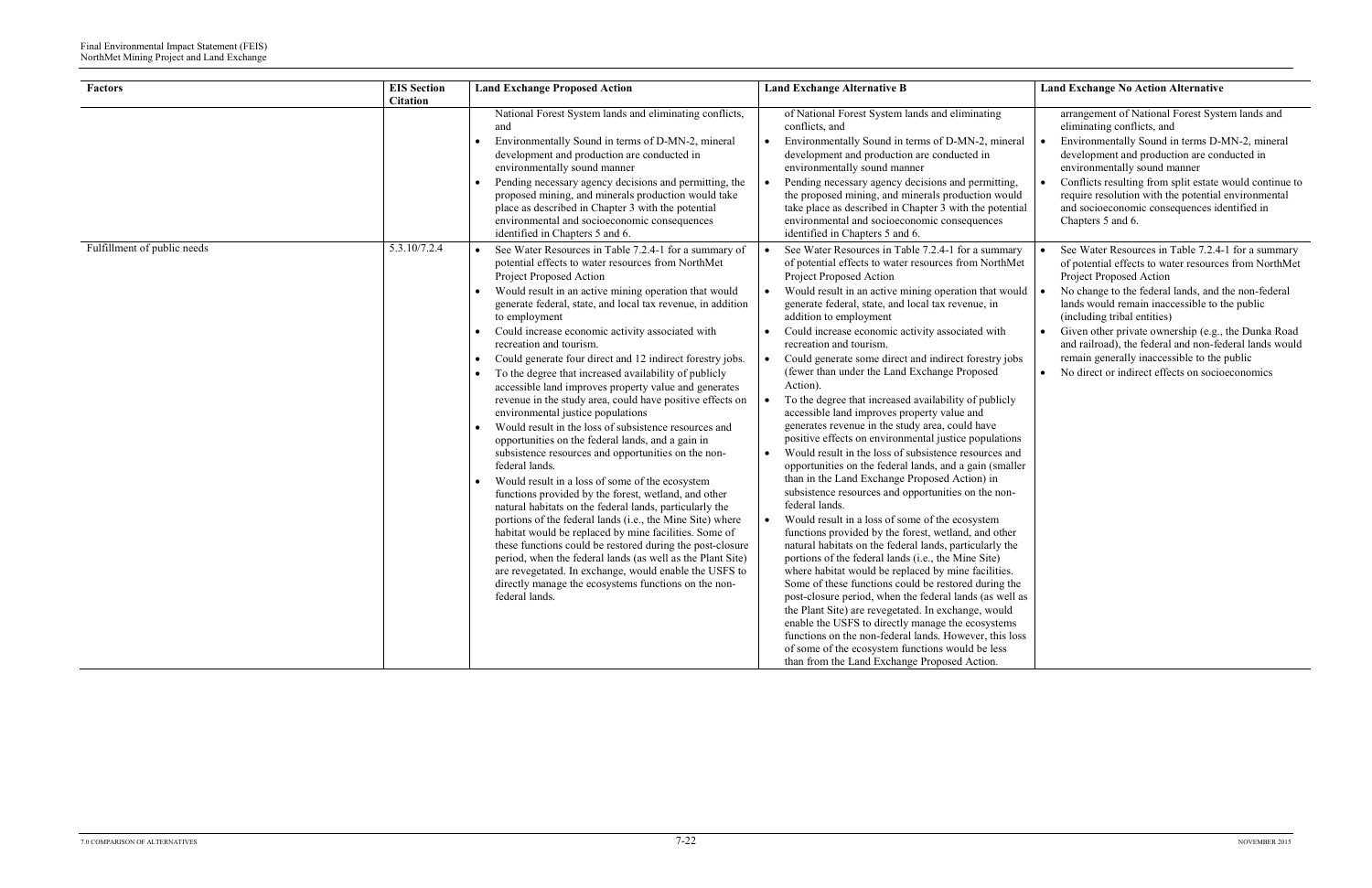# **7.4 AGENCY-PREFERRED ALTERNATIVE**

CEQ regulations (40 CFR 1502.14) states that based on the information and analysis presented in the affected environment and environmental consequences sections of an EIS, the EIS should present the environmental impacts of the proposal and the alternatives in comparative form to provide a clear basis for choice among the alternative options by the decision makers and the public. The regulations further state under 1502.14(e) that federal agencies shall identify the agency's preferred alternative or alternatives, if one or more exists, in the draft statement and identify such alternative in the final statement unless another law prohibits the expression of such a preference; however, the regulations do not require a rationale for the choice. No similar requirement to identify a preferred alternative exists for the MDNR under state law.

For the USFS, the Agency-Preferred Alternative is the Land Exchange Proposed Action described in Section 3.3.2. Potential effects specifically relating to the Land Exchange Proposed Action are identified in Sections 5.3 and 6.3. Table 7.3.5-1 summarizes potential effects relating to public interest factors considered for the Land Exchange Proposed Action and its alternatives.

For the USACE, Appendix B of 33 CFR 325 supersedes the CEQ requirement to identify an agency-preferred alternative. These procedures state that, "the Corps is neither an opponent nor a proponent of the applicant's proposal; therefore the applicant's final proposal will be identified as the 'applicant's preferred alternative' in the Final EIS." The information in the FEIS will be used by USACE to determine whether the applicant's proposal is in compliance with the requirements of Section 404 of the CWA and in the overall public interest.

## **7.5 LEAST ENVIRONMENTALLY DAMAGING PRACTICABLE ALTERNATIVE**

The CWA Section 404(b)(1) Guidelines require that the USACE determine whether a project is water dependent. "Water dependent" means that the project requires access or proximity to, or siting within, a special aquatic site to fulfill its basic purpose. If a project is determined not to be water dependent, the regulations presume that: 1) an alternative site that does not involve special aquatic sites (in this case, wetlands) is available, and 2) practicable alternatives are available that would result in less environmental loss, unless clearly demonstrated otherwise by the applicant  $(40 \text{ CFR } 230.10(a)(3))$ . The regulations further require that the USACE alternatives analysis identifies the least environmentally damaging practicable alternative (LEDPA). Under the Section 404(b)(1) Guidelines, the USACE may not permit discharges of dredged or fill material into waters of the United States if there is a practicable alternative to the proposed discharge that would have less adverse impact on the aquatic ecosystem, so long as the alternative does not have other significant adverse environmental consequences (40 CFR 230.10(a)). "Environmental" in this context is defined by the USACE as non-aquatic natural resources. The term "practicable" is defined in 40 CFR 230.3(q) as "available and capable of being done after taking into consideration cost, existing technology, and logistics in light of the overall project purposes."

The regulations also require that the USACE consider a full range of public interest factors and conduct an alternative analysis in order to identify the least environmentally damaging practicable alternative. NEPA provides a broad-based approach to impact balancing. However, NEPA does not contain substantive requirements that compel agencies to choose a particular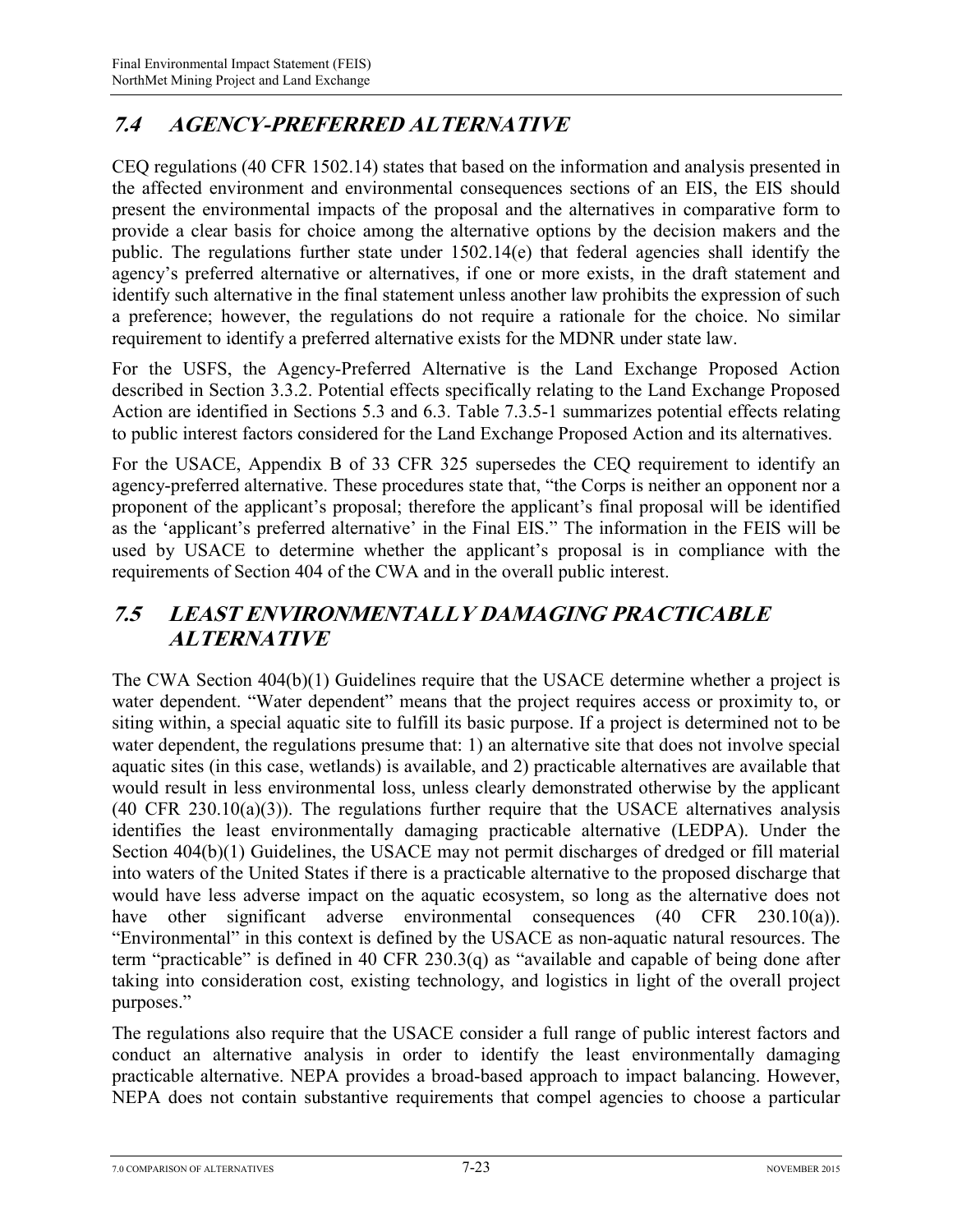alternative as is required by Section  $404(b)(1)$  of the CWA. Compliance with NEPA requirements may not necessarily translate to compliance with Section 404(b)(1) Guidelines during the Section 404 permit process. For NEPA actions where the USACE is a permitting agency, the analysis of alternatives required for NEPA EISs will, in most cases, provide the necessary information for the evaluation of alternatives under the CWA Section 404(b)(1) Guidelines (40 CFR 230.10(a)(4)). The NEPA alternative analysis would be evaluated by the USACE to determine if it is considered the LEDPA in order to proceed with authorization under the CWA. The alternatives screening process should therefore be designed to provide sufficient information regarding impacts to the aquatic ecosystem, purpose and need, and proposed impacts to the natural environment. The FEIS should contain sufficient information to identify and substantiate the LEDPA but is it not required to identify a LEDPA; however, the final determination on the LEDPA will be made within the ROD, which serves as the USACE's decision document and the basis for the DA permit decision. The LEDPA is the only alternative that is allowable pursuant to the CWA Section 404(b)(1) Guidelines. The applicant must clearly demonstrate that the preferred alternative in the FEIS is the LEDPA and that the other alternatives are not practicable for reasons of logistics, technology, cost, or other elements of project viability. Failing this, other alternatives may be considered "practicable" for the Section 404 alternatives analysis.

Under Subpart B of the Section 404(b)(1) Guidelines, the USACE's evaluation of the NorthMet Project Proposed Action is required to address the following four tests that the NorthMet Project Proposed Action must meet in order to receive a Section 404 permit:

- 40 CFR 230.10(a): Whether there is a practicable alternative to the proposed discharge that would have less adverse impact on the aquatic ecosystem, so long as that alternative would not result in other significant adverse environmental consequences. The alternative identified by this test is referred to as the LEDPA.
- 40 CFR 230.10(b): Whether the discharge would violate any applicable state water quality standards, Section 307 of the CWA, the ESA, or federal laws concerning marine sanctuaries.
- 40 CFR 230.10(c): Whether the discharge would cause or contribute to significant degradation of waters of the United States.
- 40 CFR 230.10(d): Whether appropriate and practicable steps have been taken that would minimize potential adverse impacts of the discharge on the aquatic ecosystem.

The ROD will include the Section 404(b)(1) analysis and the public interest review, and would determine the LEDPA. Furthermore, the ROD for the USACE cannot be finalized until 30 days after release of an FEIS and would include responses to comments that raised substantive issues that were not addressed in the FEIS. The ROD will recommend issuance, issuance with conditions, or denial of the NorthMet Project Proposed Action.

In order to determine the LEDPA for the NorthMet Project Proposed Action, the identified project alternatives would be evaluated pursuant to the four tests identified above. Alternatives that do not meet the objectives of the project sponsor will not be further evaluated. Those alternatives that satisfy the criteria of 40 CFR 230.10(a)-(d) and meet the objectives of the project sponsor would be further investigated for selection of the LEPDA. In order to determine which alternative is the LEPDA, each alternative would be evaluated for its potential impact to air quality, biological resources, floodplains, geology and soils, hazardous material and wastes,

7.0 COMPARISON OF ALTERNATIVES 7-24 NOVEMBER 2015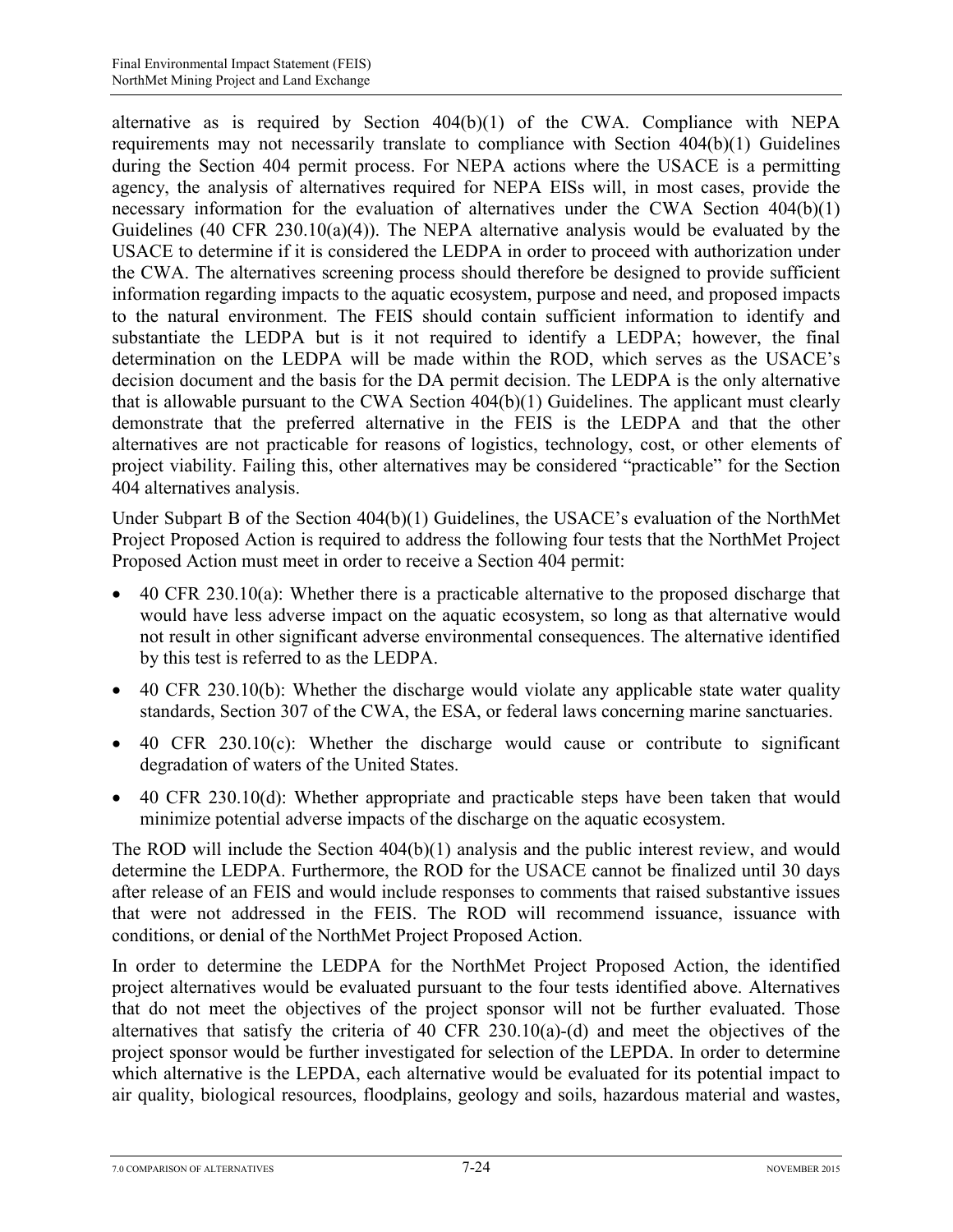infrastructure, land use, noise, prime farmland, water resources, and wetlands. In evaluating those resources, best professional judgment will be necessary in order to determine the degree of potential adverse effect resultant from evaluated alternatives. Similarly, in determining which alternative is the LEDPA, best professional judgment will be necessary because some alternatives may impose greater environmental harm to some resources over others. As such, a qualitative approach to selecting the LEDPA is the most effective.